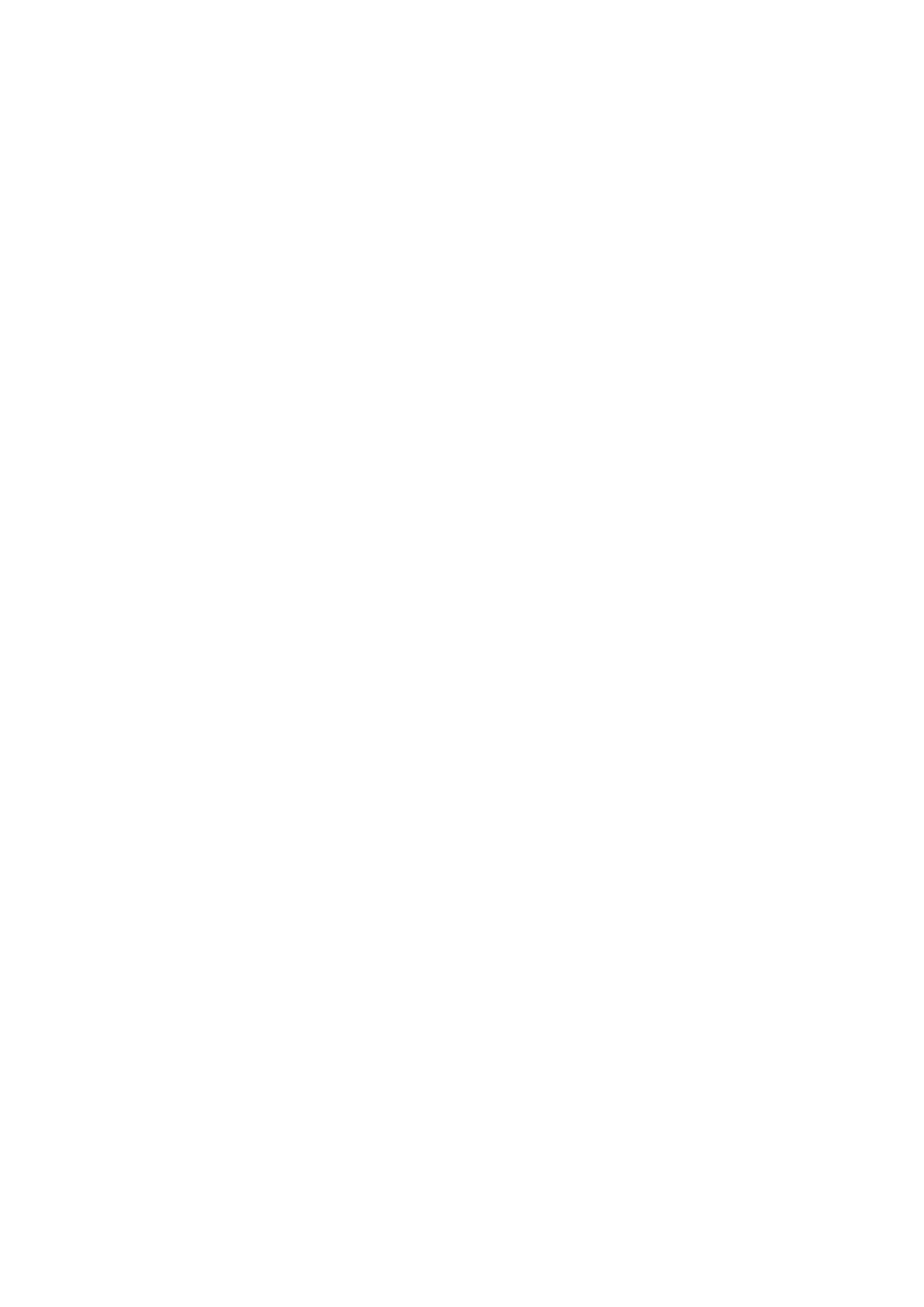# **Table of Content**

|                                        | <b>List of Abbreviations</b>                                               |                         |  |
|----------------------------------------|----------------------------------------------------------------------------|-------------------------|--|
|                                        | Foreword                                                                   | 5                       |  |
|                                        | <b>Executive Summary</b>                                                   | 6                       |  |
| 1.                                     | <b>Context Analysis</b>                                                    | $\overline{\mathbf{z}}$ |  |
| 1.1                                    | Political context - democratic transition                                  | $\overline{7}$          |  |
| 1.2                                    | Transition to market economy and migration                                 | $\overline{7}$          |  |
| 1.3                                    | Social developments and access to services                                 | 8                       |  |
| 2.                                     | Rationale for Cooperation between Switzerland and the Republic of Moldova  | 9                       |  |
| 2.1                                    | History and rationale of cooperation                                       | 9                       |  |
| 2.2                                    | Development policy context                                                 | 9                       |  |
| 3.                                     | Results of the Swiss Cooperation with the Republic of Moldova in 2010-2013 | 10                      |  |
| 3.1                                    | Water and sanitation                                                       | 10                      |  |
| 3.2                                    | Health                                                                     | 11                      |  |
| 3.3                                    | Anti-trafficking and migration                                             | 11                      |  |
| 4.                                     | Implications for the 2014-2017 Cooperation Strategy                        | 12                      |  |
| 5.                                     | Priorities, Objectives and Impact Hypothesis                               | 13                      |  |
| 5.1                                    | Domain "Health"                                                            | 13                      |  |
| 5.2                                    | Domain "Water and Sanitation"                                              | 14                      |  |
| 5.3                                    | Non-core programme on Migration and Development                            | 15                      |  |
| 5.4                                    | Other programmes                                                           | 15                      |  |
| 6.                                     | Management of the 2014-2017 Swiss Cooperation Strategy                     | 16                      |  |
| 6.1                                    | Synergies between domains of intervention                                  | 16                      |  |
| 6.2                                    | Aid modalities and partners                                                | 16                      |  |
| 6.3                                    | Governance and gender as transversal themes                                | 17                      |  |
| 6.4                                    | Financial and human resources                                              | 17                      |  |
| 7.                                     | <b>Strategic Steering</b>                                                  | 18                      |  |
|                                        | <b>Annexes</b>                                                             |                         |  |
|                                        | Annex 1: Monitoring System                                                 | 19<br>20                |  |
|                                        | Annex 2: Financial Planning                                                |                         |  |
|                                        | Annex 3: Map of Moldova                                                    | 21<br>22                |  |
| Annex 4: Synopsis of Results Framework |                                                                            |                         |  |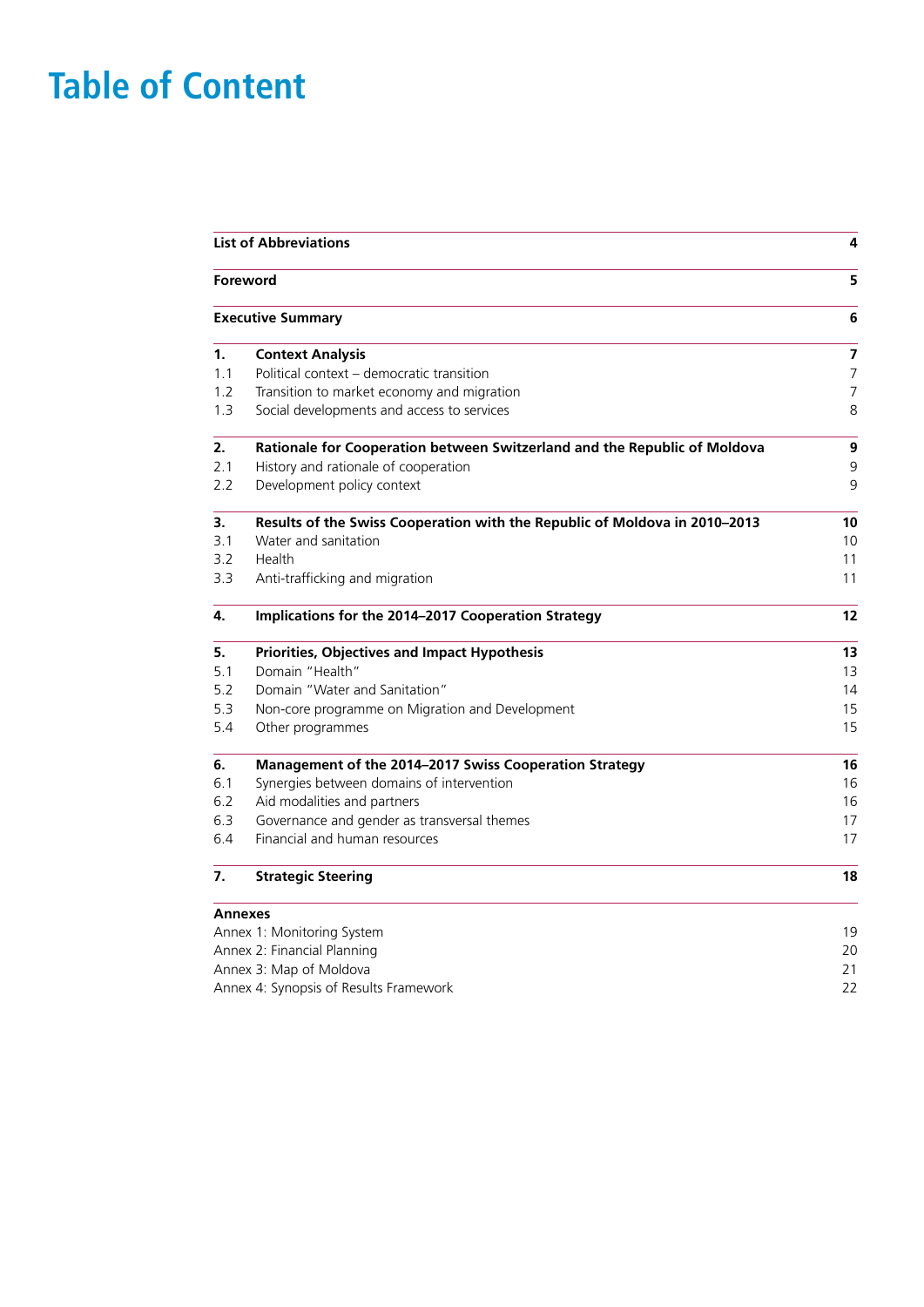# <span id="page-3-0"></span>**List of Abbreviations**

| ADA          | Austrian Development Agency                             |
|--------------|---------------------------------------------------------|
| AEI          | Alliance for European Integration                       |
| CHF          | Swiss francs                                            |
| <b>CIS</b>   | Commonwealth of Independent States                      |
| <b>DCFTA</b> | Deep and Comprehensive Free Trade Agreement             |
| EBRD         | European Bank for Reconstruction and Development        |
| EU           | European Union                                          |
| <b>EUR</b>   | Euros                                                   |
| GDP          | Gross Domestic Product                                  |
| GIZ          | Deutsche Gesellschaft für Internationale Zusammenarbeit |
| <b>GPMD</b>  | SDC Global Programme Migration and Development          |
| ICS          | Internal Control System                                 |
| <b>MDG</b>   | Millennium Development Goals                            |
| <b>MERV</b>  | Monitoring System for Development-Related Changes       |
| <b>MIS</b>   | Management information system                           |
| <b>NCDs</b>  | Non-communicable diseases                               |
| <b>NHIF</b>  | National Health Insurance Fund                          |
| <b>ODA</b>   | Official development assistance                         |
| <b>OMR</b>   | Office Management Report                                |
| <b>OSCE</b>  | Organization for Security and Co-operation in Europe    |
| SCO          | <b>Swiss Cooperation Office</b>                         |
| <b>SDC</b>   | Swiss Agency for Development and Cooperation            |
| <b>UNDP</b>  | United Nations Development Programme                    |
| <b>USSR</b>  | Union of Soviet Socialist Republics                     |
| WHO          | World Health Organization                               |
| <b>WSS</b>   | Water Supply and Sanitation                             |
|              |                                                         |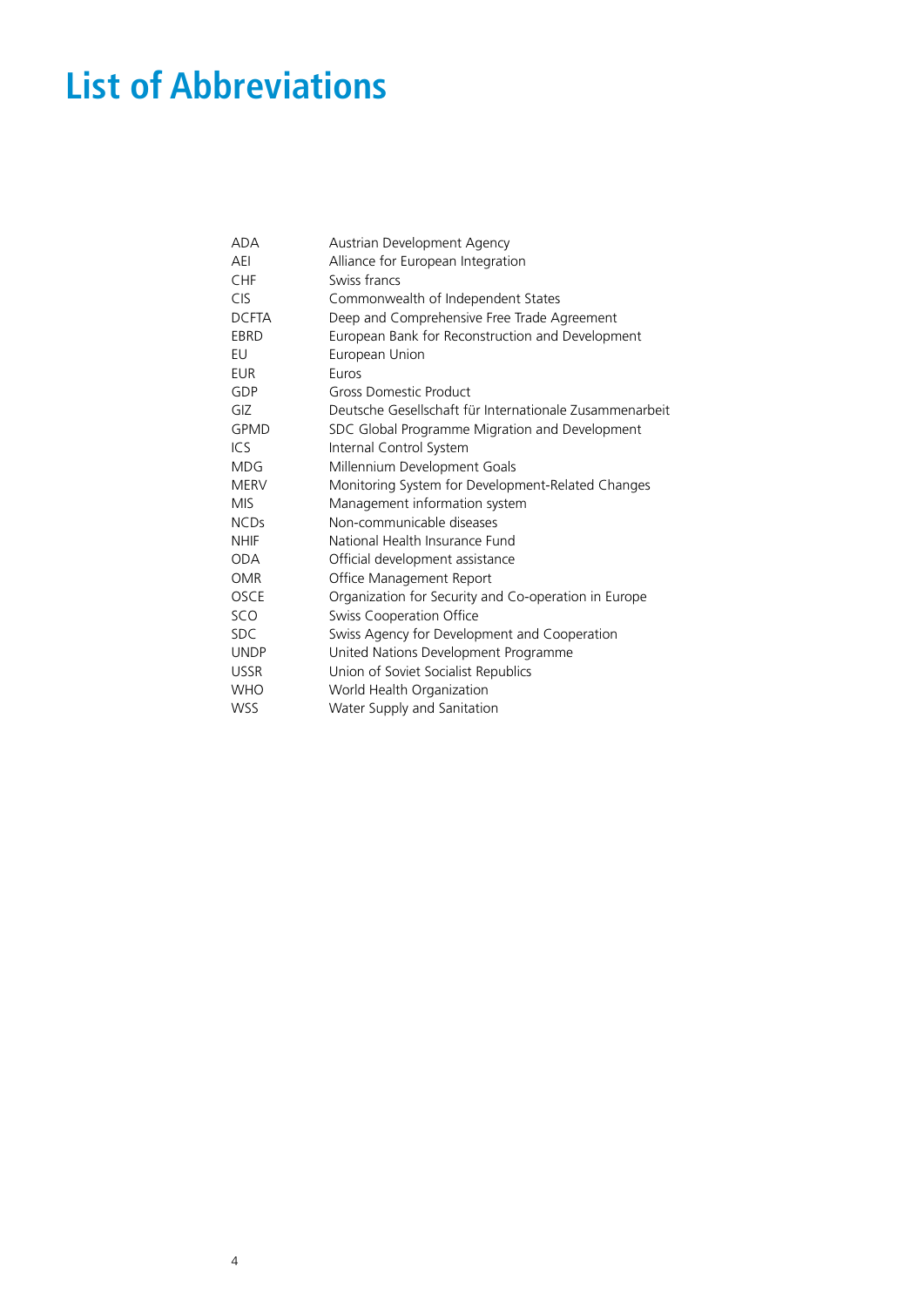### <span id="page-4-0"></span>**Foreword**

Since the Republic of Moldova gained independence in 1991, the country has pursued a political, economic and social transition towards establishing democratic institutions, introducing a market economy and building a nation. However, more than twenty years after the break-up of the Soviet Union, the Republic of Moldova is still facing considerable challenges and remains the poorest country in Europe. The transition has so far been slowed down by Moldova's unresolved political conflict with its breakaway region of Transnistria, stalled social and economic reforms, and political turmoil. However, since Romania's accession to the European Union in 2007, the Republic of Moldova has become a direct EU neighbour with the potential to further develop its institutions and markets in order to set the basis for a prosperous future for its citizens.

Thanks to its long-standing engagement in the region, Switzerland has built up a solid relationship based on trust with both the government and the population of the Republic of Moldova. The cooperation programmes initiated by Switzerland have contributed, over the past thirteen years, to the improvement of people's living conditions and to the functioning of the country's institutions. Since the beginning, the Swiss Agency for Development and Cooperation (SDC) has focused its support to Moldova on sectors where Switzerland has specific knowledge and expertise, while coordinating with the Moldovan government and other donors.

Switzerland is ready to continue assisting the Republic of Moldova in its pursuit of political, economic and social transition. The 2014–2017 Cooperation Strategy is therefore an expression of Switzerland's renewed commitment to contribute to prosperity, democracy and peace in the region. The Swiss chairmanship of the Organization for Security and Cooperation in Europe (OSCE) in 2014 is an additional opportunity to support progress in these fields.

Switzerland will continue to provide technical assistance in the domains of Health, and Water and Sanitation, and will explore a new field – Migration and Development. These three aspects shall complement each other and are mutually reinforcing. In total, Switzerland plans to invest around CHF 55 million in Moldova for the years 2014 to 2017.

I am confident that the strategic goals and priorities set out in this strategy are key elements for the sustainable development of the Republic of Moldova and for the wellbeing of its people.

Martin Dahinden

Ambassador SDC Director General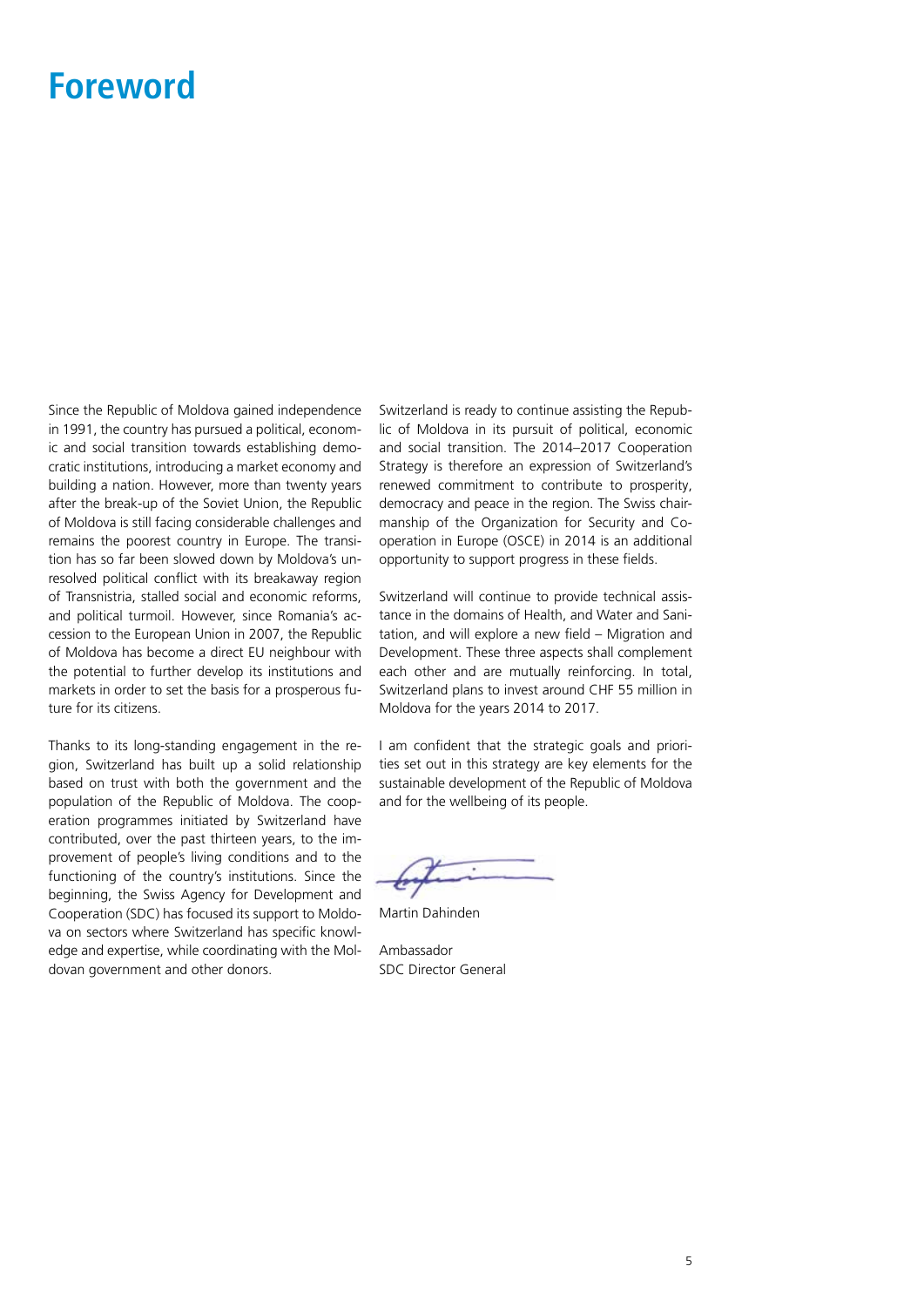### <span id="page-5-0"></span>**Executive Summary**



Switzerland has been supporting the Republic of Moldova since 2000 as an expression of solidarity, but also with a view to enhancing security and stability in Europe. During its initial phase, Swiss support focused on humanitarian relief activities and on rehabilitating social institutions to provide better living conditions for the Moldovan people. In recent years, the SDC has concentrated on the two domains of Health, and Water and Sanitation, with a clear objective of developing these two sectors in line with European standards.

In the health domain, the Swiss programme contributed to the improvement of the quality of perinatal and paediatric emergency care nationwide. These results have ensured that Moldova has attained its Millennium Development Goal (MDG) for mortality for children under 5 years. In the water domain, an important achievement has been the recognition and acceptance by local stakeholders of the decentralised drinking water supply and sanitation models introduced and developed by Switzerland since 2001. By 2013 and thanks to direct Swiss support, access to safe drinking water was improved for more than 40,000 people in Moldova.

Switzerland's know-how and its complementarities with other international assistance programmes proved to be significant factors in this success, and Swiss support was appreciated by the Moldovan and international community alike. Switzerland welcomes the Republic of Moldova's endeavours in its transition towards a stable democracy and a market-based economy.

#### **Priorities and objectives for 2014–2017**

The 2014–2017 Swiss Cooperation Strategy focuses on a limited number of domains where Swiss expertise is available, effective and a useful contribution can be made. It builds on continuity with and capitalises on past experience, but it also incorporates innovations.

**The overall goal of this Strategy is to support the Republic of Moldova in its transition process by ensuring equitable access to good quality public services and improved institutional capacities with a special focus on the health and water sectors.** 

Taking into consideration the important impact that the migration phenomenon has had on Moldova during the last two decades, the two core domains of Switzerland's interventions in the country – health, and water and sanitation – will be complemented by a migration and development programme. All areas of intervention are in line with the 2013–2016 Message on Switzerland's International Cooperation and offer potential for synergies.

- Within the health domain, Switzerland will contribute to enhancing access to improved, essential health services for the rural population and vulnerable groups, particularly in primary health care, mental health, paediatric emergency services and youth friendly services.
- Within the water and sanitation domain, Switzerland will contribute to improving the access of the Moldovan population to safe drinking water and proper sanitation services through sustainable, affordable and replicable models, especially in rural areas and in small towns.
- Within the migration and development programme, Switzerland will contribute to identifying and developing innovative interventions aimed at enhancing the positive effects of migration and diminishing its negative impact.

The SDC plans to disburse an approximate total of CHF 55 million during the period 2014–2017.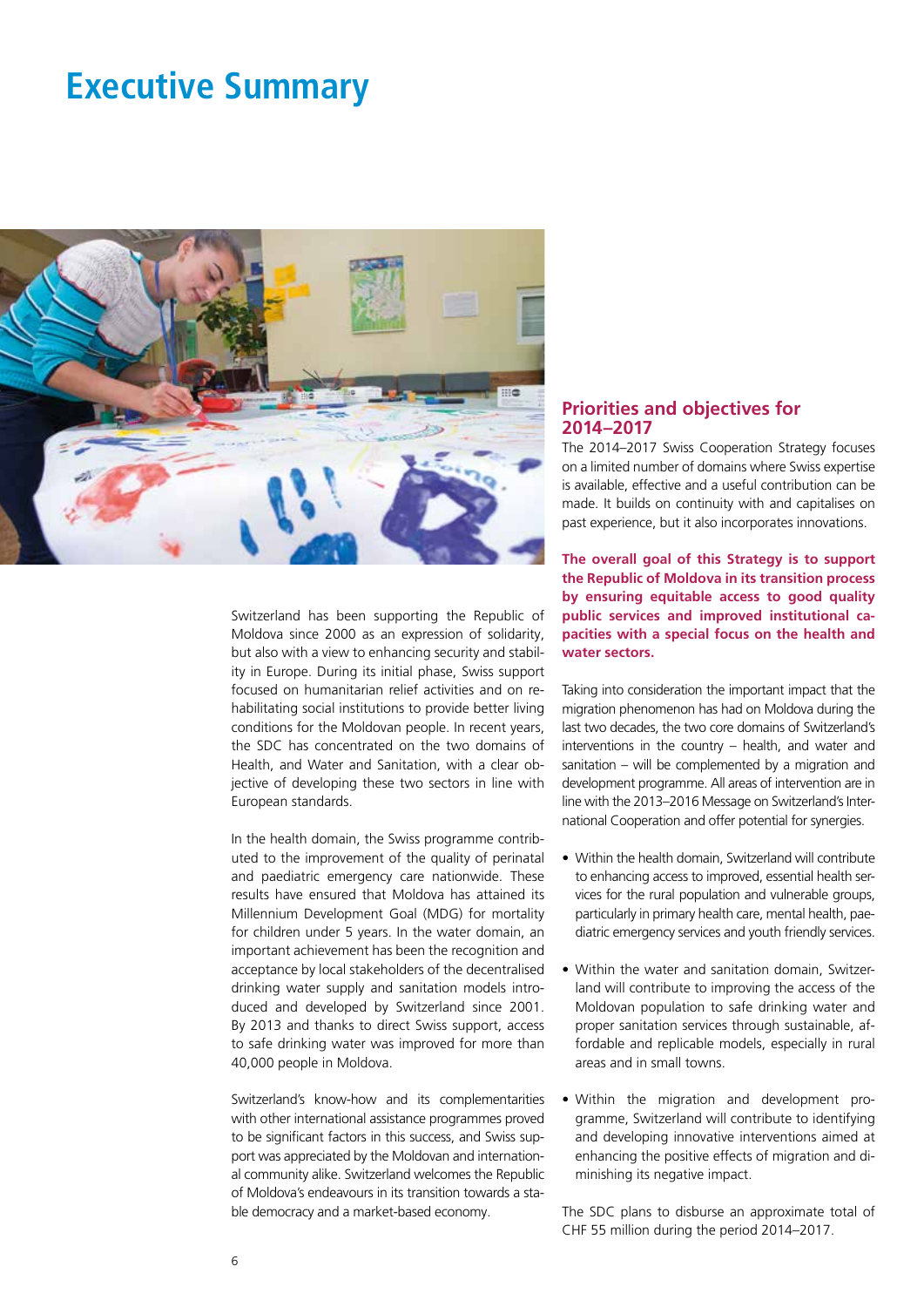### **1. Context Analysis**

After the collapse of the Soviet Union in 1991, the Republic of Moldova became an independent state. Moldova has since pursued a political, economic and social transition towards establishing democratic institutions, introducing a market economy and building a nation, but two decades after its independence, it still remains the poorest country in Europe. The transition has been slowed down by the unresolved internal conflict with the breakaway region of Transnistria, stalled social and economic reforms, and political turmoil.

#### **1.1 Political context – democratic transition**

In 2009, following disputed parliamentary elections and civil unrest, the Moldovan political scene was reshaped. A coalition government, the Alliance for European Integration (AEI), came to power replacing the Communist Party. This coalition went through a turbulent period which resulted in a rebooted pro-European coalition and a new government voted in the spring of 2013, thus avoiding early parliamentary elections. Despite these political tensions, Moldova has made progress under the European Union (EU) Eastern Partnership. The country advanced in the Visa Liberalisation Action Plan and registered progress in aligning the domestic legal framework with EU standards. Negotiations on an Association Agreement and Deep and Comprehensive Free Trade Agreement (DCFTA) were also concluded. Both agreements have been initialled at the Eastern Partnership Summit in Vilnius in November 2013. However, Moldova still needs to undertake important reforms, particularly in relation to the judicial system, the de-politicisation of state institutions, and the fight against corruption. In order to advance with the implementation of reforms, Moldova needs to overcome a number of core impediments linked to political in-fighting, limited capacity of public and private institutions and lack of coordination between ministries.

Finally, the political conflict over the Transnistrian region within Moldova remains frozen. Transnistria declared its independence in September 1990, when the Republic of Moldova was still part of the USSR. An armed conflict between Moldova and Transnistria followed in 1992, after the fall of the Soviet Union. The Transnistrian region has developed separately defacto from Moldova ever since, but has never been recognised as an independent state. Transnistria's location in Europe's borderlands has made it a coveted area. The resumed negotiations in the "5+2" format<sup>1</sup> under the auspices of the Organization for Security and Co-operation in Europe (OSCE) and the deployment of confidence-building measures through the EU and the United Nations Development Programme (UNDP) managed to bring some positive dynamics in the long-standing dispute.

#### **1.2 Transition to market economy and migration**

Moldova has performed rather well during the global economic and financial crises since 2008. It succeeded in maintaining a hard-won macroeconomic stability and in completing fiscal adjustments. These policies helped Moldova recover from the 2009 recession and achieve an average 4.7% growth rate in 2010–2012. Moldova, as a small open economy, is considerably dependent on its agriculture sector and on external factors. After achieving impressive growth rates in 2010 (7.1%) and 2011 (6.4%), the economy slowed down to only a 0.5% growth rate in 2012 due to bad weather conditions in the country and the recession in Europe. Little progress has been registered in structural reforms towards a market-based economy or in improving the investment climate. Moreover, Moldova has a constantly decreasing labour force, mostly due to international labour migration.

<sup>1</sup> Moldova, Transnistrian region, OSCE (playing the role of mediator), Russia, Ukraine, USA and EU.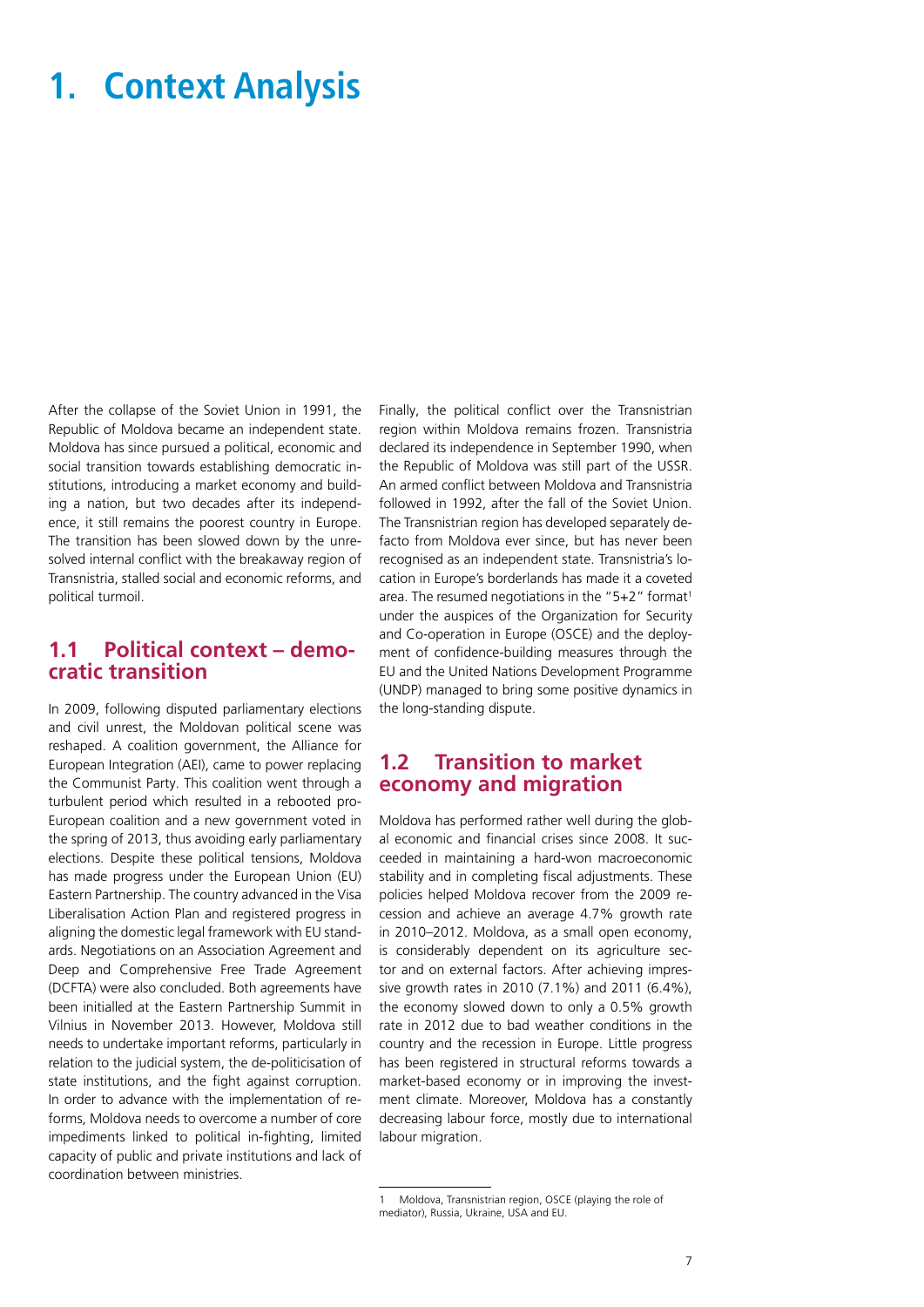The demographic pattern of the country has not changed much since 2005. Despite a slight increase in the birth rate and decrease in mortality rates, the population is still decreasing. In the last two decades Moldova witnessed massive emigration which is likely to continue in the near future. According to the 2005–2010 Extended Migration Profile of the Republic of Moldova2 , it is estimated that at least 300,000 people (about 25% of the economically active population) are abroad on a temporary and often illegal basis, compared to the 100,000 officially registered. More than two-thirds of emigrants are from the rural areas, with the younger, less educated, going to Russia and the Commonwealth of Independent States (CIS), and the middle-aged, more educated, to Italy and other EU countries. 10% of Moldovan children have one or both parents abroad. Many of these children and the elderly are left behind without much social support. Brain- and skills-drain/waste affects both the public and the private sector.

On the positive side, migration brings remittances into the country, improves peoples' wellbeing and facilitates the introduction of new skills. Moldova is among the world's top recipients of remittances (equivalent to about 30% of the GDP). However, these financial resources support the economy mostly through consumption-led growth, their productive investment being below 10%. Long-term emigrants aspiring to return to Moldova (60%) accumulate a total of about EUR 400–450 million annually which is kept in cash, investments and banking systems abroad<sup>3</sup>.

<sup>2012</sup> constituted 465 million Euro (according to data from the State Chancellery).



The human, social and financial capital generated by migrants is still vastly underexplored, although it offers a sizeable potential for the development of the Moldovan economy. Therefore, addressing migration-related issues is high on the political agenda of the government and all major political parties.

### **1.3 Social developments and access to services**

Although the poverty level for the total population decreased from 30.2% of the population in 2006 to 16.6% in 2012, poverty pockets are widening in rural areas, thus adversely affecting more elderly and disabled people, female-headed households, and the Roma community, especially in the south (Gagauzia4 in particular), and Transnistria. The situation of children has worsened, especially in rural areas where 38% of children live below the poverty line, compared to 13% in urban areas. Disparities between the rural and urban populations are increasing.

Provision of safe water and improved sanitation services is one of the greatest challenges for Moldova. Only 62% of the population has access to safe drinking water. Rural areas are especially deprived because they rely on groundwater/shallow wells which are prone to pollution. Moreover, the lack of rudimentary sanitary facilities in rural areas leads to arbitrary discharges and, subsequently, to pollution of the ecosystem. The persistent economic and financial difficulties worsens the general living conditions of the population, especially its most vulnerable groups. The health, education, and social protection systems in Moldova have suffered from economic troubles and stalled policy reforms. Efforts to reform the Moldovan medical system began before 2000 and continue to this day with varied success.

However, a number of successes have been observed under the Millennium Development Goals (MDGs) for Moldova with an estimated 21 of the 27 MDG targets to be achieved by 2015. The Republic of Moldova has made tangible progress in reducing poverty and infant mortality, and in ensuring access to compulsory education. Nevertheless, the share of the population with permanent access to improved water sources does not correspond to the intermediary target set by the MDGs. It is also estimated that the targets linked to combating HIV/AIDS, tuberculosis and other diseases are unlikely to be reached by 2015.

Finally, it is important to acknowledge that both in health and access to water and sanitation, indicators continue to lag far behind those of other European countries.

<sup>2</sup> Extended Migration Profile of the Republic of Moldova 2005- 2010, IOM / EU / Government of the Republic of Moldova. 3 For comparison, the total net ODA received by Moldova in

<sup>4</sup> Gagauzia is a Turkic-speaking Autonomous Territory in the south of Moldova.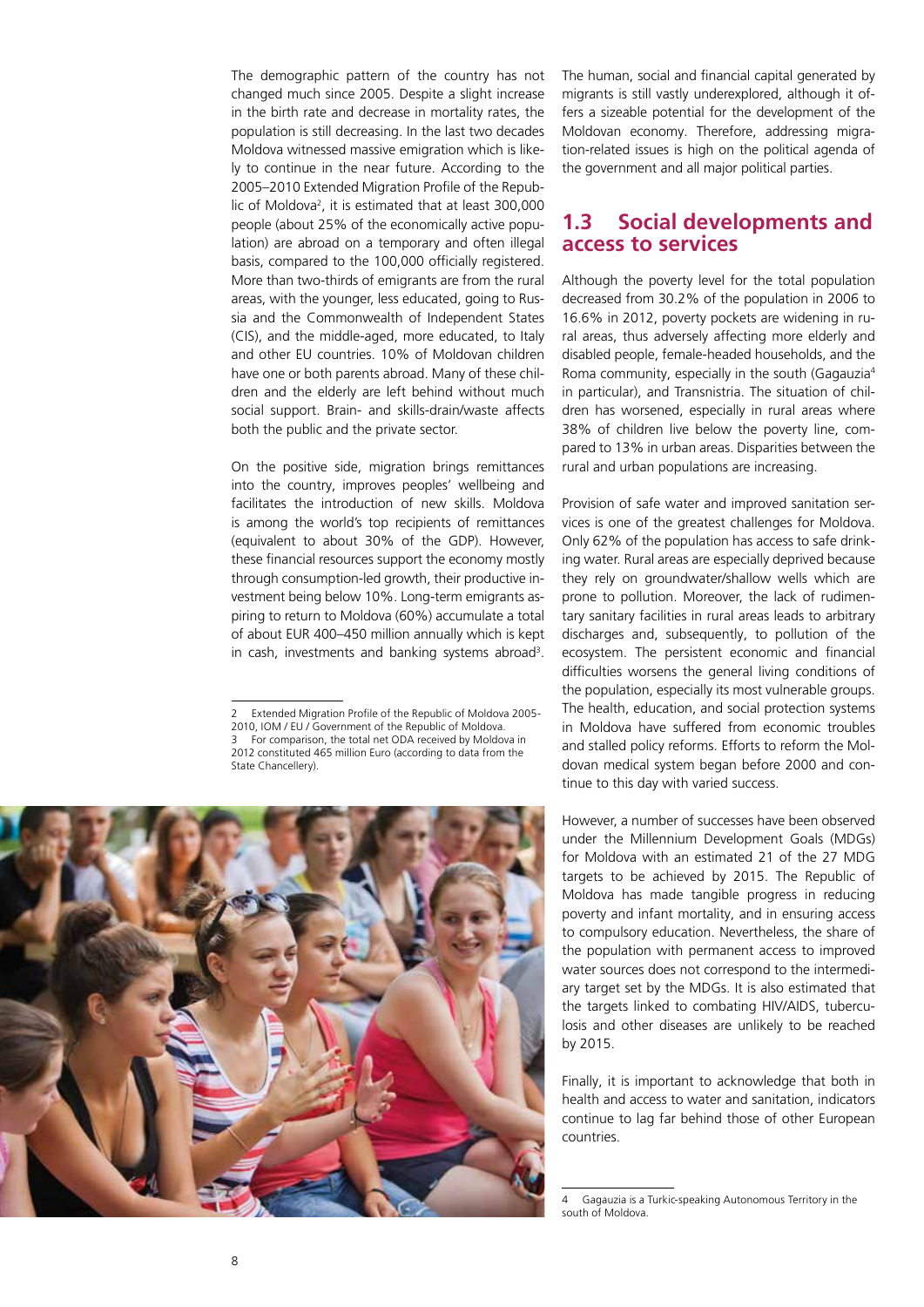# **2. Rationale for Cooperation between Switzerland and the Republic of Moldova**

#### **2.1 History and rationale of cooperation**

Switzerland's cooperation with the Republic of Moldova dates back to the year 2000. At that time, the SDC initiated its intervention in Moldova through humanitarian aid assistance, focusing on the rehabilitation of rural water supplies and the physical infrastructure of social institutions. In 2003, SDC support was extended to include Technical Cooperation, while maintaining thematic interventions in the fields of water and health/social protection. In 2008, the humanitarian aid assistance phased out and the programme focused on two domains: Water and Sanitation, and Health.

Sharing its border with the European Union, Moldova is still the poorest European country today. Switzerland is committed to further supporting the Republic of Moldova in its transition process as cooperation with Eastern Europe is an integral part of Swiss foreign policy and foreign economic policy. The aim is to promote prosperity and stability in Europe by strengthening human rights and a pluralistic democracy that ensures the rule of law, as well as by fostering economic and social development based on free-market principles. Given the considerable needs which still exist in Moldova, Swiss expertise continues to be relevant. Switzerland can make a meaningful contribution to the achievement of Moldova's objectives for its transition in the coming years, and to the improvement of living conditions for the population.

The SDC's Cooperation with Eastern Europe is the only arm of the Swiss government with in-country representation and bilateral cooperation projects. Under this strategy, the Republic of Moldova may however also benefit from regional and global initiatives financed by Switzerland.

The Message on Switzerland's International Cooperation in 2013–2016 provides the overall framework for this new Cooperation Strategy. Cooperation beyond this timeframe will depend on the Swiss parliament's decision whether or not to continue cooperation with Eastern Europe after the current Federal Law on Cooperation with Eastern Europe -– valid until 2017 – expires. In addition, any headway made by Moldova in its economic and democratic transition by the end of 2016 will also influence how the Cooperation Strategy between Switzerland and the Republic of Moldova is considered after the current period.

As this Cooperation Strategy coincides with Switzerland's chairmanship of the OSCE in 2014, synergies between the Swiss cooperation programme and OSCE initiatives in Moldova, including Transnistria, will be sought.

### **2.2 Development policy context**

Since 2010, the EU has become the major development partner<sup>5</sup> of Moldova, while bilateral assistance from EU member states is declining. Key development partners remain the USA, Sweden, Romania, Austria, Germany, the UN, and the Bretton Woods institutions, with Switzerland being the fourth largest bilateral donor. Total ODA received by Moldova in 2012 represented 8.26% of its GDP.

Switzerland's comparative advantage in Moldova lies mostly in the expertise and competencies it has developed – also recognised by other stakeholders in the two main fields of activity: health, and water and sanitation. In addition, the SDC's flexibility in responding to the relevant needs and demands of the country makes it a reliable partner for the Moldovan government. Swiss assistance is complementary to that provided by important multilateral donors and covers domains where bilateral partners are needed. The SDC has developed a solid partnership with the government and other actors in Moldova through policy dialogue based on concrete local evidence, good project results and useful technical assistance.

<sup>5</sup> Moldova is the top recipient of EU aid per capita in the Eastern European area.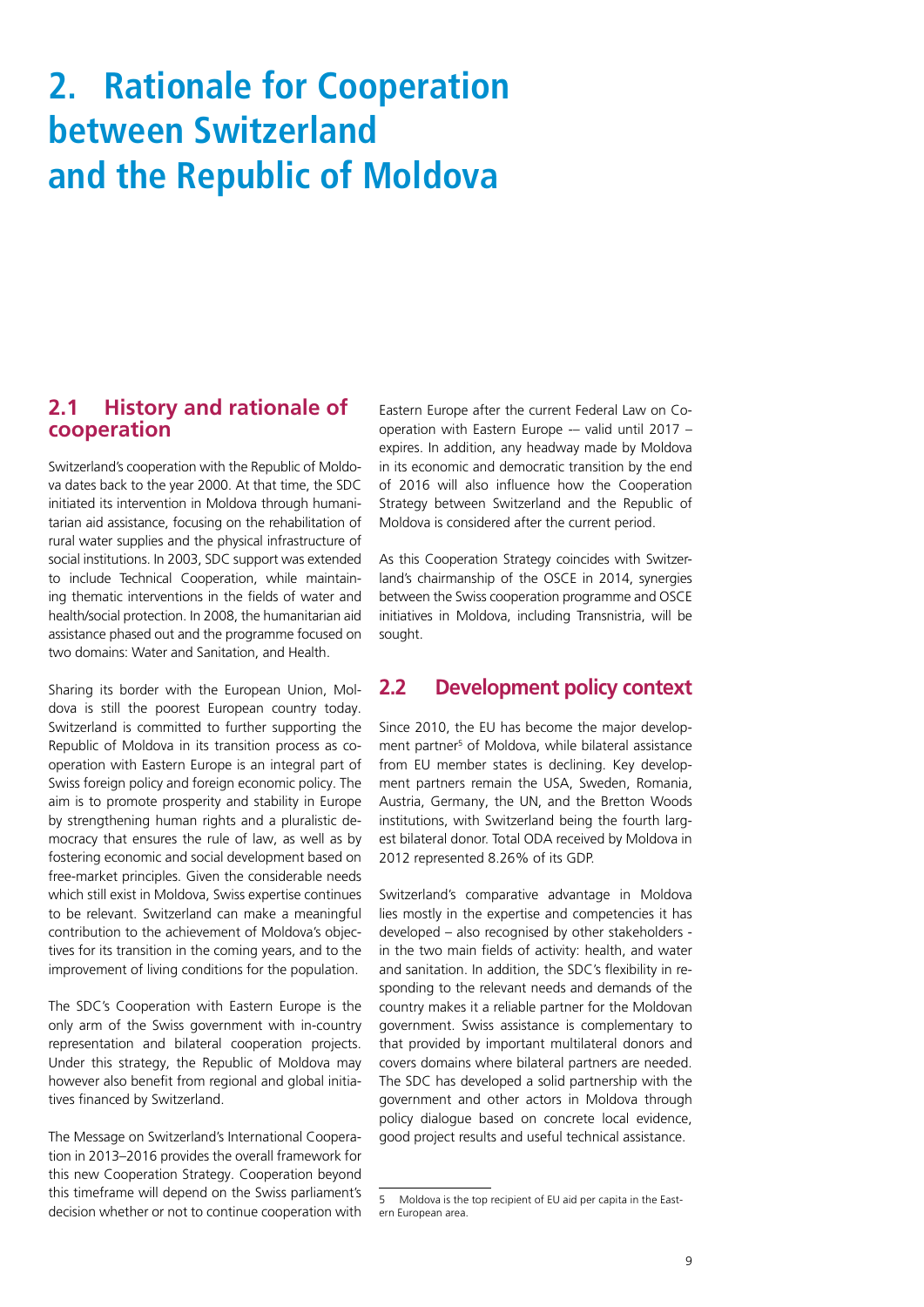# **3. Results of the Swiss Cooperation with the Republic of Moldova in 2010–2013**

Swiss interventions were focused on two domains: Water and Sanitation, and Health. In addition, the SDC funded one migration and two anti-trafficking initiatives in Moldova.

### **3.1 Water and sanitation**

The decentralised drinking water and sanitation models introduced, developed and promoted by Switzerland are now recognised, accepted and highly appreciated by the sector stakeholders. The proposed new technology and management solutions have been institutionalised and incorporated in the updated Water Supply and Sanitation (WSS) sector strategy approved in 2013, aimed at improving the situation in rural areas. Thanks to Swiss support, more than 40,000 people from 30 villages acquired better access to safe drinking water by the end of 2013. Through the active involvement of district public authorities and better geographical targeting (clustered communities) it was possible to improve local ownership and the efficiency of investments. Local actors have been empowered to independently manage and operate their water systems.



In the field of sanitation, further improvement and optimisation of the Ecosan technology (waterless dry toilets) made it more affordable (40% cost reduction) and was better accepted by authorities and people. This new ecological sanitation model is operational in public buildings and private households in 8 districts, mostly in the central part of Moldova, benefitting over 11,000 people. Its geographical coverage is being further expanded. First steps towards regulating the use of Ecosan by-products as fertilisers have been mentioned in the sector policy documents. In addition, ecological water treatment technologies are being piloted and will serve as the basis for incorporating new sanitation models into the local context. The involvement of the private sector (local entrepreneurs) in water supply and sanitation infrastructure projects, especially in the commercialisation of Ecosan technologies, remains a challenge. More generally, the lack of appropriate design and operational capacities within the national and local authorities leads to absorption bottlenecks and is a major issue.

Beginning in 2005, the Austrian Development Agency (ADA) joined Switzerland's efforts in the water and sanitation sector in Moldova by co-funding several important projects. This cooperation between the SDC and ADA developed into a strategic partnership to promote decentralisation and participation in water provision and sanitation.

As lead donor in the water sector, Switzerland has been heavily involved in policy dialogue and was able to influence systemic transformations, including improvement of the regulatory framework and dissemination of best practices. The SDC has also supported the establishment of the Sector Cooperation Council for the environment, water and sanitation sectors, which is a joint coordination body of the Moldovan Ministry of Environment and the development partners. As a result of policy dialogue, the water sector has been placed higher on the governmental policy agenda.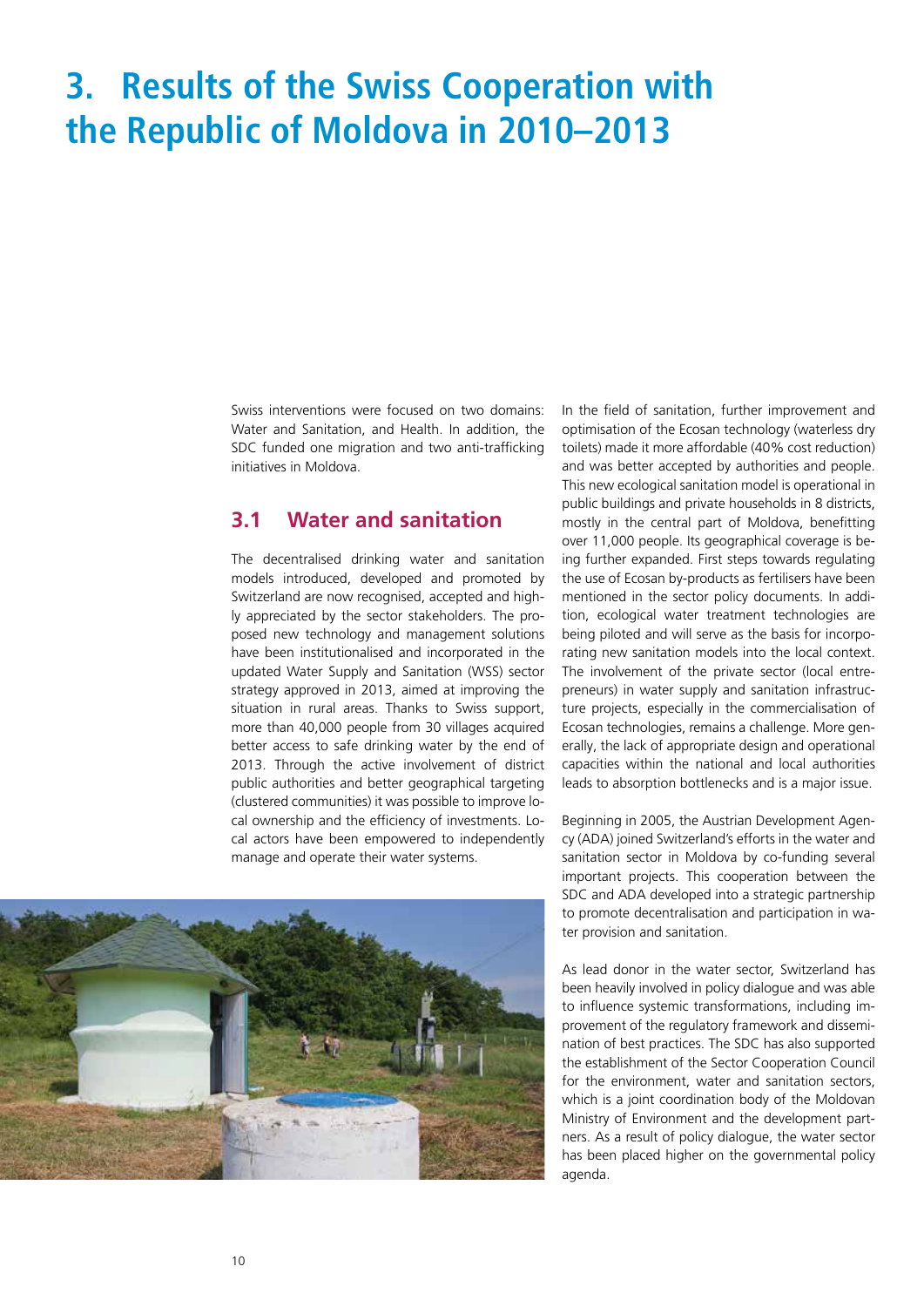

### **3.2 Health**

In the field of mother and child health, the quality of perinatal and paediatric emergency care has improved nationwide. Switzerland supported the domain by modernising equipment and ambulances, providing technical support for updating regulations and guidelines, training local staff and improving the referral system. Despite reducing the minimum weight to register a live birth to 500 grams during this period, early neonatal mortality has decreased from 5.4‰ in 2006 to 4.9‰ in 2012. The survival rates of new-borns weighing 1,000–1,500 grams improved from 60% in 2005 to over 80% in 2012. Innovations introduced with Swiss support, such as telemedicine and quality management, will be optimised for the whole sector to learn from, in addition to health technology management which is already being scaled up.

Children have access to better paediatric emergency and intensive care services, with specialised departments now functional in all three regions (north, centre and south) of Moldova. In the northern region, where services have been fully functional since 2011, patient inflow in the paediatric emergency department of the regional hospital increased by 18% in 2012 compared to 2011, and transfers from other district hospitals tripled. The regionalisation of hospitals in this sub-domain is a successful model for a general hospital restructuring reform programme. Knowledge, attitudes and practices regarding prevention of domestic and traffic accidents involving children have also changed for the better, following the wide campaigns carried out via the mass media and by family doctors.

The health status of teenagers and young adults is being gradually improved thanks to the introduction of appropriate youth friendly health services, including counselling on sexual and reproductive health, pre- and post-natal education, and provision of qualified medical, psychological and social assistance. Further efforts will be pursued to increase the demand, access to and use of quality youth friendly health services and health-related education programmes.

The results obtained in the provision of mental health services have been less satisfactory. Indeed, the efforts made under the 2010–2013 Cooperation Strategy provided good lessons for possible models of care, but they were too small-scale to have a real impact on the use of mental health services at the national level. In order to develop an approach for the reform of this sub-domain, Switzerland supported a national task force to draft a strategic plan for the implementation of the mental health reform, which was subsequently approved by the Ministry of Health in 2012. Switzerland is committed to supporting the implementation of this strategy aimed at modernising mental health services.

### **3.3 Anti-trafficking and migration**

The Swiss regional programme on anti-trafficking in CIS countries provided support to Moldova for the development of a national referral system for victims of trafficking, ensuring that victims and potential victims of trafficking are referred to the appropriate specialists and specialised services. Standardised repatriation and reintegration procedures for children were improved between Moldova, Ukraine and the Russian Federation. Thanks to these activities, the child's best interest is taken into account when making a final decision about their repatriation, which results in better reintegration.

To date, Switzerland has also been active in Moldova in the area of migration through an initiative funded by the SDC Global Programme Migration and Development (GPMD). This initiative, launched in 2011, provides support to government agencies in the comprehensive process of integrating migration into development planning and specific sector policies.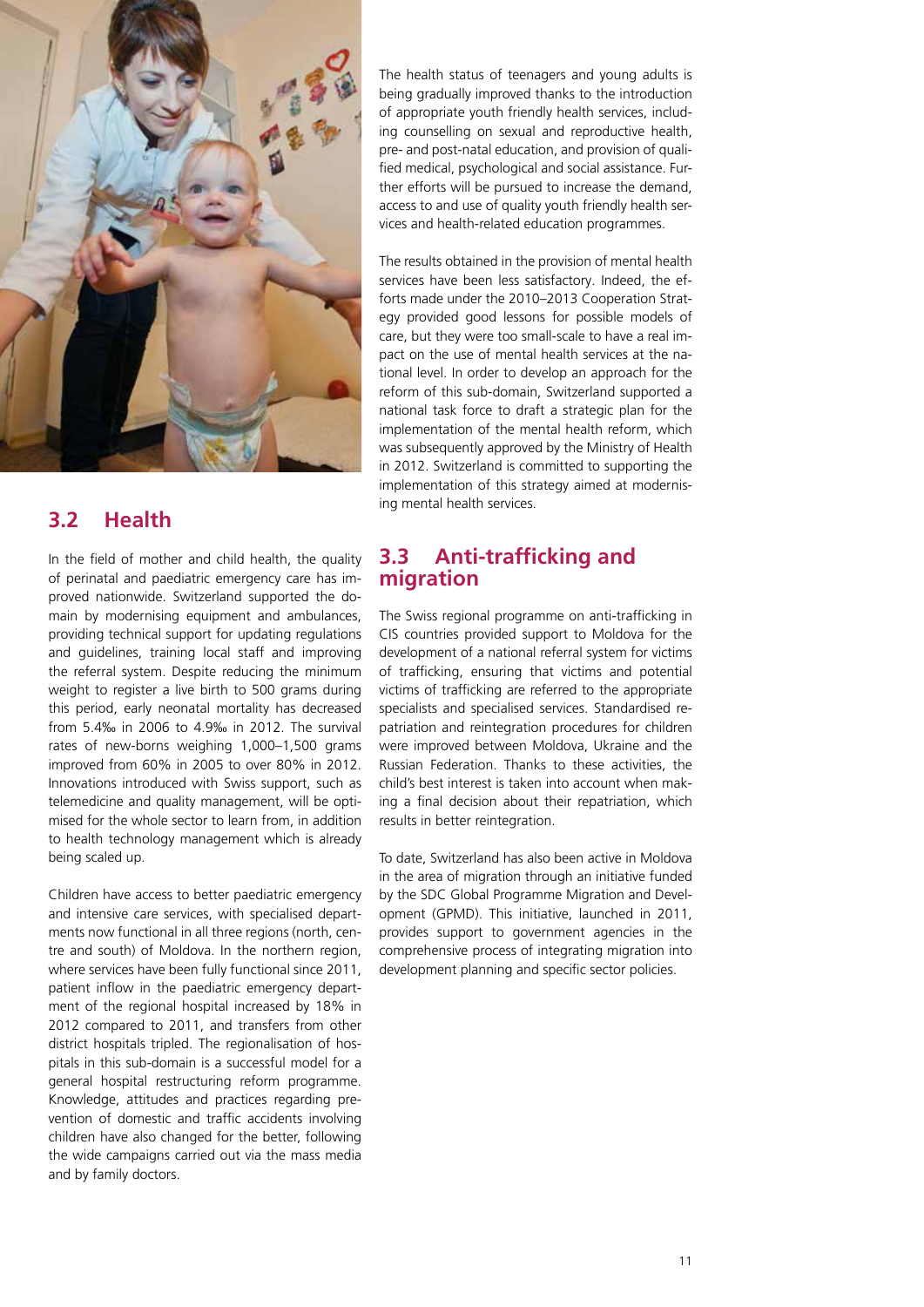### **4. Implications for the 2014–2017 Cooperation Strategy**



The allocation for the SDC programme in Moldova will increase substantially, from CHF 30 million (for the period 2010–2013) to CHF 55 million for the 2014–2017 period (see Annex 3).

Switzerland will continue to support reforms both in the water supply and sanitation, as well as the health sector. Both are areas where needs are still evident and where Switzerland's know-how and experience lie. In both sectors, there is a steady commitment for reforms across the political factions. Irrespective of the political configuration, the main direction of the reforms is expected to stay the same due to the broad support amongst stakeholders, and in view of Moldova's international commitments.

Within the timeframe of this Cooperation Strategy, the SDC is planning to continue its work aimed at institutional changes. With its long-term partnership approach, Switzerland positions itself as a valuable partner in contributing to policy reform processes. The SDC works together with line ministries and civil society, and develops alliances with other international donor agencies. Switzerland is well placed to strengthen an even more systemic and systematic transformation approach due to on-going close cooperation, the results it has achieved, and its experience in policy dialogue.

The SDC decided to deepen its engagement in the field of migration given the scale of the phenomenon in Moldova and its potential impact on the country's transition capacity, as well as on request by the Moldovan government and in line with the SDC Global Programme Migration and Development's initiative to mainstream migration into development planning in Moldova. Thus, this Cooperation Strategy will include a programme aimed at exploring the development opportunities provided by migration and at reducing its negative consequences.

The SDC will explore possibilities to support/extend projects in the Transnistrian region in light of Switzerland's chairmanship of the OSCE in 2014 and the organisation's role in negotiations on the conflict. This will be done by considering the confidence-building measures that have been agreed, as well as the vast needs. As a first step, Switzerland will contribute to confidence-building measures in the domain of mother and child health implemented by UN agencies. The possibility to extend activities in the field of water and sanitation will be explored at a later stage. Any intervention in the Transnistrian region will be coordinated with the Moldovan authorities and other key international actors, such as the OSCE and EU.

#### **Geographical coverage**

Switzerland will continue to pay particular attention to the comprehensive inclusion of disadvantaged areas and groups. The most vulnerable parts of the population in Moldova are generally found in rural areas. Consequently, the SDC aims to cover the entire territory of Moldova with its health projects, since these interventions support the national reform processes in this domain. In Water and Sanitation, the programme will continue working at the national level in terms of strengthening institutions, as well as on the legal and regulatory framework. In both domains, activities will be upscaled to additional districts whenever possible, with a particular focus on the south of the country, including Gagauzia. Special efforts will also be made in all programmes to take into consideration the needs of minorities, including the Roma.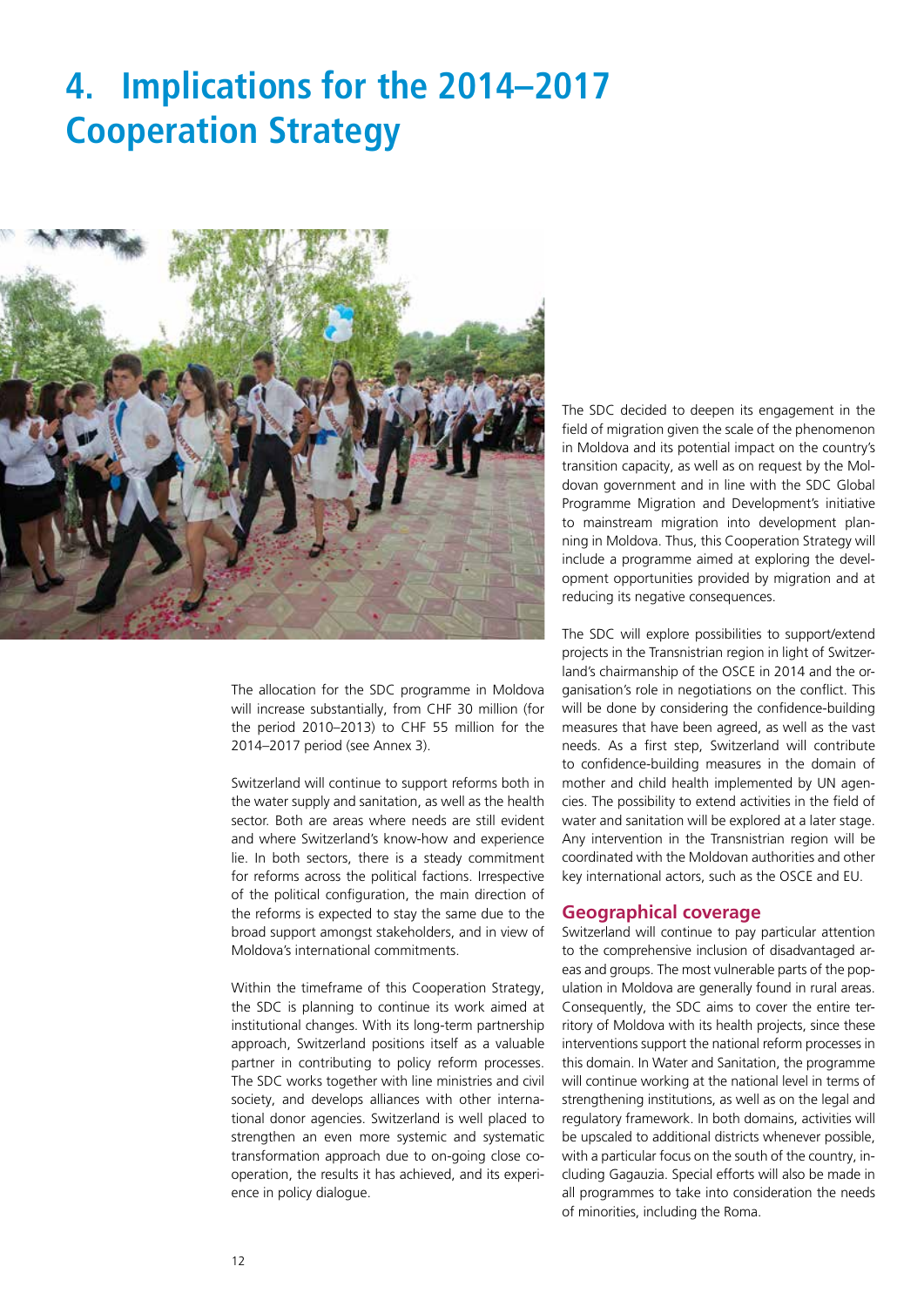# **5. Priorities, Objectives and Impact Hypothesis**

**The overall goal of this Cooperation Strategy is to support the Republic of Moldova in the process of transition, by ensuring equitable access to good quality public services and improved institutional capacities, with a special focus on the health and water sectors.** 

The proposed strategy builds on continuity with and capitalises on past experience, as well as on innovations, while offering the potential for synergies between envisaged interventions, based on geography as well as content.

### **5.1 Domain "Health"**

Within this domain, Switzerland contributes to enhancing access to improved essential health services for the rural population and vulnerable groups, particularly in primary health care, mental health, paediatric emergency services and youth friendly services.

Over the last decade, Moldova has made some improvements in the health sector, including significant reductions in infant mortality rates. The burden of non-communicable diseases (NCDs) and child mortality is, however, still very heavy. NCDs are responsible for 88% of the total number of deaths, with more than half of them being caused by cardio-vascular diseases and about 15% by tumours. The probability of a child dying before the age of 5 is 13.44‰ in Moldova compared to 8.79‰ in Europe and 4.78‰ in the EU<sup>6</sup>. Therefore, Switzerland will provide support for the reforms in primary health care in rural areas, with a focus on NCDs and child mortality (mainly linked to accidents, injuries, poisoning), through prevention and health promotion, professionalisation of health workers, improved access and quality of services. Interventions related to youth friendly health services will be continued. In paediatric emergencies special attention will be given to improving the referral system (connecting different service providers and ensuring safe transfer of accident victims to the appropriate level of care). The deficit of family doctors, as well as the financial barriers and discrimination faced by disadvantaged groups, will be addressed. The approaches will take into consideration the different needs of men and women.

In the mental health sub-domain, the overall goal will be to improve the wellbeing of mental health service users through access to functional primary mental health care services at the community level. This intervention will rely on the existing policies and strategies of the Ministry of Health, which clearly focus on the integration of these types of services into the primary health care level; on the deployment of mobile assistance; on the creation of mental-profile beds within general hospitals; and on the de-institutionalisation of mental health patients.

Being the largest bilateral donor in the health sector, Switzerland will also strengthen policy dialogue and provide assistance to ensure better management and governance of the system. This will be done in close cooperation with the major donors, particularly WHO and the World Bank. This includes institutional strengthening, capacity building of analytical skills for monitoring and evaluation, reinforcing donor co-



<sup>6</sup> Source: WHO Health for all database 2012.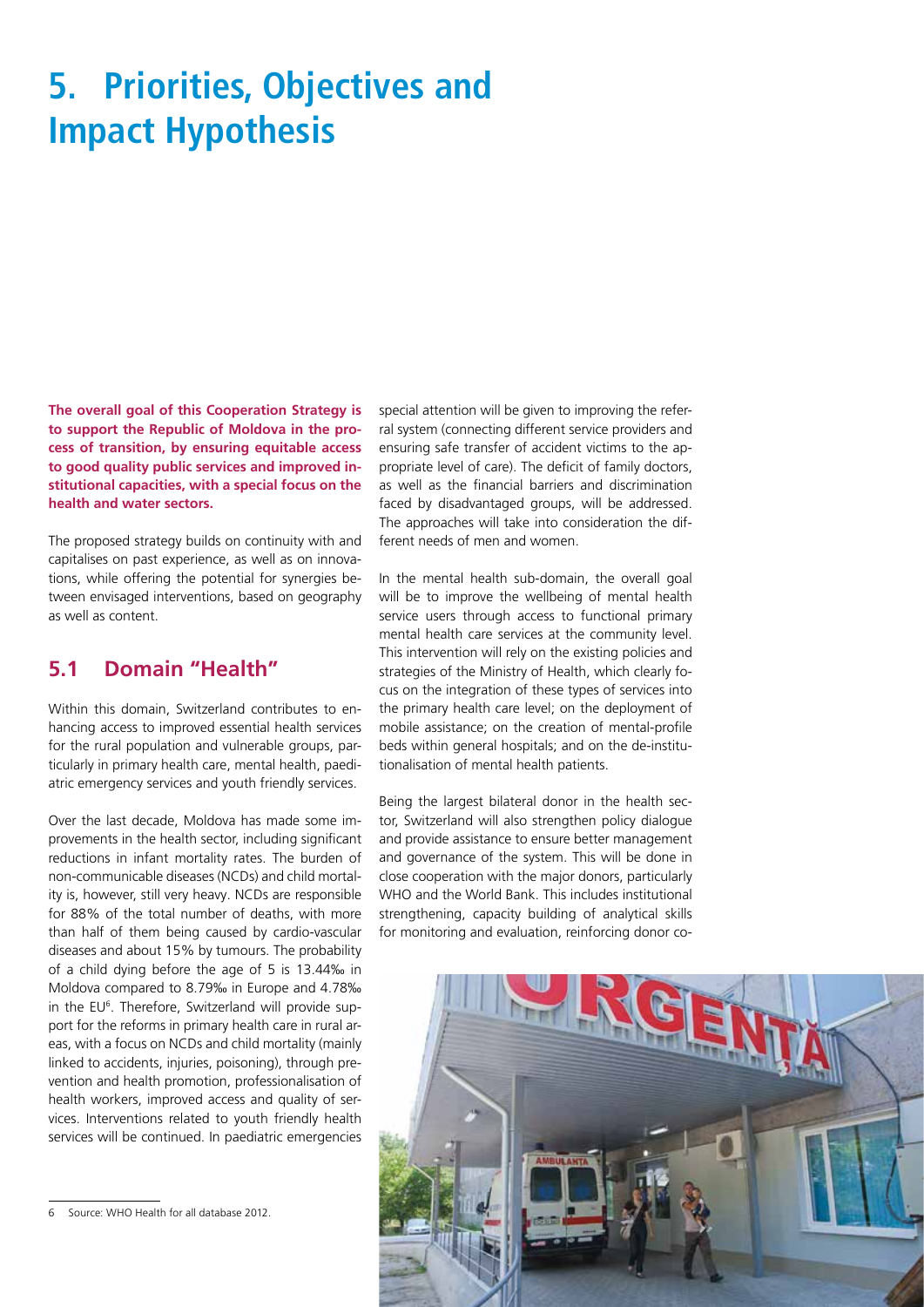ordination and strengthening evidence-based policymaking. Particular attention will be paid to transparency of the information and access to it, through publishing the results of the monitoring and evaluation systems.

#### **5.2 Domain "Water and Sanitation"**

Within this domain, Switzerland contributes to improving the access of the Moldovan population to safe drinking water and proper sanitation services through sustainable, affordable and replicable decentralised models, in rural areas and small towns.

Providing sustainable access to safe drinking water and appropriate sanitation is still a challenge for Moldova. Despite improvements in the legal framework, promotion of public-private partnership models, and being mentioned in the investment programming, the overall situation remains difficult. The water sector is institutionally fragmented, operationally weak and has a dilapidated infrastructure. Only half of the population is connected to piped water, rural communities being deprived the most because they rely on shallow wells which are prone to pollution. In terms of sanitation, the situation is equally dismal with no more than 5% of the rural population having functioning sewage infrastructure.

Switzerland intends to pursue its current approach of scaling up decentralised water supply systems and sanitation solutions by adjusting and optimising the existing models and piloting new options. As an essential element to scaling up, more consideration will be given to cost effectiveness, aimed at reducing the cost of water supply and sanitation. At the same time, new models of local water management and community partnerships will be explored in line with



the regionalisation/consolidation of local and regional water infrastructure operators. The SDC will expand its geographical coverage to the whole territory and give special attention to the south/Gagauzia. The feasibility of interventions in the Transnistrian region will also be examined. Special efforts will be made to take into account the needs of minorities, including the Roma communities. Infrastructure investment plans and selection of new partner sites will be coordinated with the Moldovan authorities to ensure correlation with sector/country development objectives. The SDC will continue to work with the local private sector by building capacity and facilitating its involvement in the promotion of on-site sanitation systems (e.g. Ecosan facilities).

Along with the consolidation and geographical expansion of the current models of decentralised water supply systems and sanitation solutions, the SDC intends to also contribute to sector-wide interventions which will have a national impact. Switzerland therefore plans to increase its support for institutional reform and capacity building (both for the public and private sector). Further efforts will be made to support the transfer of knowledge/technologies and to increase professional vocational skills in the water and sanitation sector. The SDC will look for further cooperation and alliances with development partners, mainly by reinforcing its strategic partnership with ADA and by exploring potential new long-term partnerships (i.e. GIZ, Sweden, EU, EBRD, etc.).

Switzerland will pursue its involvement in policy dialogue with a view to linking concrete experience to policy development, e.g. in improving the legal framework and regulating tariffs. Synergies between the health and water domains will be further promoted, in particular through the implementation of the Protocol on Water and Health<sup>7</sup>. In addition to the existing SDC instruments and implementation modalities, the potential for greater involvement by the private sector in infrastructure projects, alongside use of the country system, will be considered. This shall ensure better absorption of the substantially increased budget allocated to the water and sanitation domain. With a view to the future, entry points for the Integrated Water Resources Management approach will be considered. The river-basin approach in district master planning will serve as the departing point to address the multipurpose use of water.

7 Protocol on Water and Health (PWH) to the 1992 Convention on the Protection and Use of Trans-boundary Watercourses and International Lakes was signed in London on 17 June 1999. The PWH is the first international legal agreement on water management and the prevention, control and reduction of water-related diseases. Moldova ratified this document in 2005.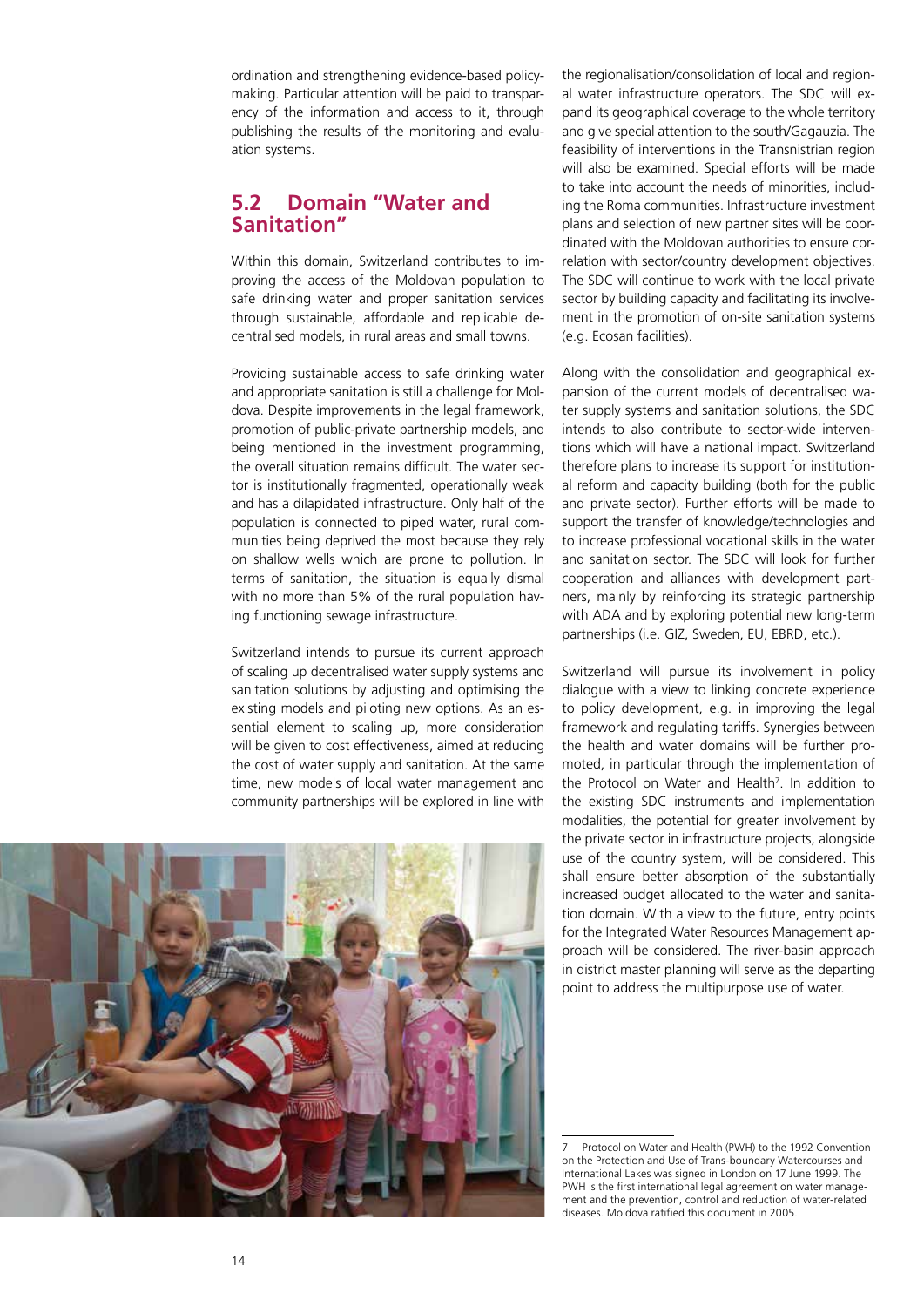

### **5.3 Non-core programme on Migration and Development**

With this programme, Switzerland will contribute to the identification and development of innovative interventions aimed at enhancing the positive effects of migration and diminishing its negative impact.

Moldova has achieved important results in monitoring and managing migration processes, developing policies aimed at enhancing the development impact of migration and reducing its negative consequences. The National Development Strategy "Moldova 2020" approaches migration policies from the point of view of human capital retention and shifts from an economic growth model based on remittancesfed consumption to one based on investments and innovations. The 2011-–2020 Migration and Asylum Strategy provides for further improvement of data collection and analysis, promoting the return of migrants and temporary return schemes for highlyqualified nationals. The Diaspora Relations Bureau was established within the State Chancellery of the Republic of Moldova at the end of 2012.

Considering that the interlinking of migration and development is a new concept in Moldova, the SDC will test different approaches which will later be adjusted depending on the progress achieved and existing needs. The following options have been identified:

• Exploring ways to strengthen ties with the Moldovan diaspora/migrants and to promote mechanisms facilitating their human, social and financial commitment in the development of their home county and communities, through cooperation between the public and private sectors in line

with the new strategic vision defined by "Moldova 2020".

- Providing support to build the capacity of Moldovan national and local authorities to manage migration processes, to develop and implement adequate migration policies, and to establish a fair and friendly business environment, secure saving and investment opportunities for migrants, etc.
- Fostering synergies between this programme and the health and water domains and supporting the Moldovan authorities in minimising the negative consequences of migration, in particular with regard to social fraction. In health, potential interventions include the support of psycho-social/mental health services for adolescents and the elderly left behind by migrants. In the water domain, special attention will be paid to exploring possibilities for mobilising migrants' resources (financial, knowledge, skills, experience, connections, etc.), especially through hometown associations and existing local private-public partnership schemes.

Synergies will be sought with relevant ongoing governmental initiatives and projects supported by international organisations and donor agencies, as well as by other relevant stakeholders.

### **5.4 Other programmes**

About 1% of the cooperation budget has been earmarked to support local art and cultural initiatives. The main objective is to support initiatives promoting creativity within the Moldovan cultural sector.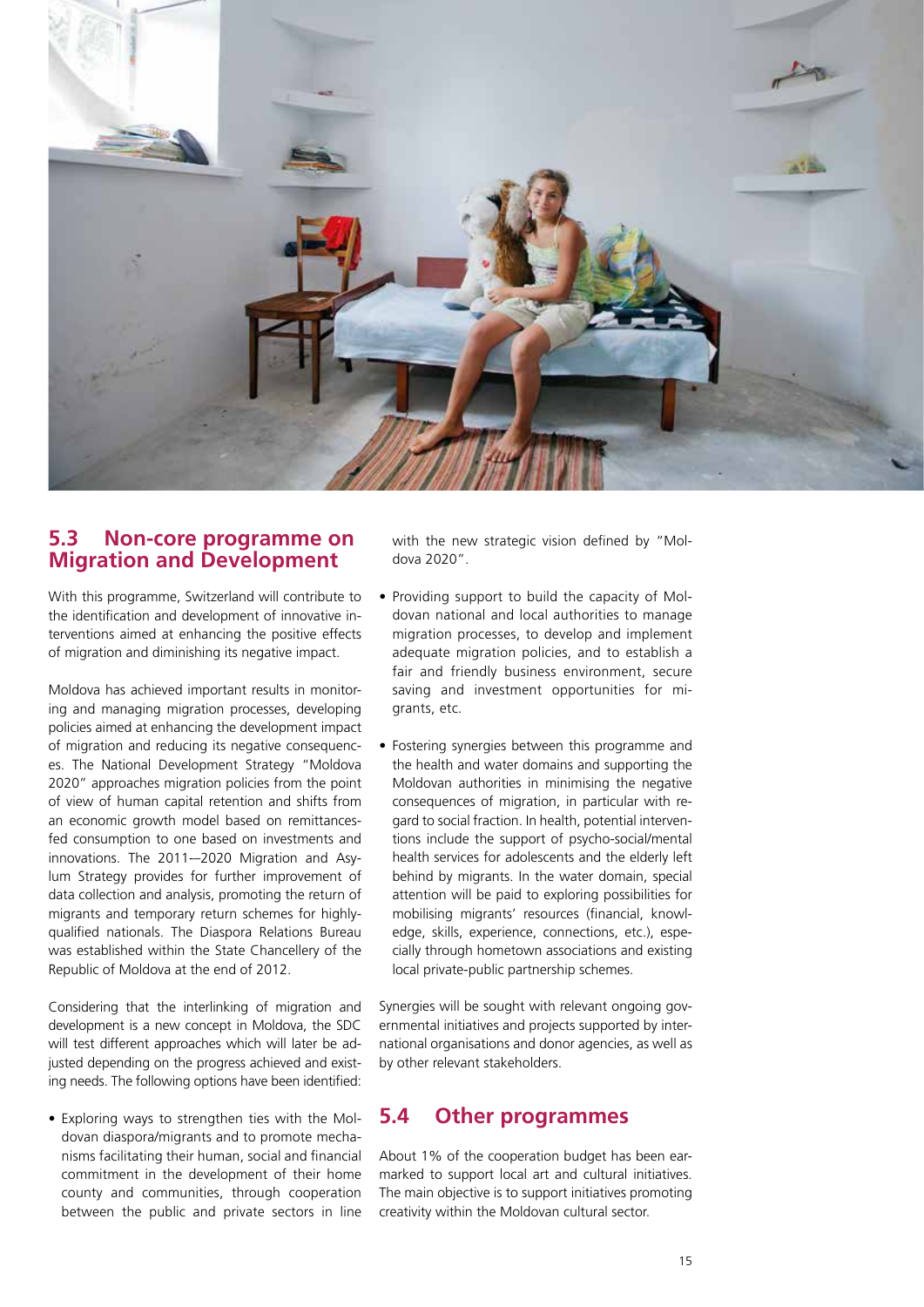# **6. Management of the 2014–2017 Swiss Cooperation Strategy**



### **6.1 Synergies between domains of intervention**

There is a significant potential for connection and synergy between the three areas of intervention under the Swiss Cooperation Strategy for the Republic of Moldova. Synergies between the water and health domains are already promoted through the Protocol on Water and Health. Moreover, the water infrastructure projects pay particular attention to safe water supply and sanitation in health facilities. Synergies with the migration and development programme will be identified in the early stages of implementing the Cooperation Strategy.

### **6.2 Aid modalities and partners**

The Swiss programme in Moldova is defined in close coordination with the relevant Moldovan authorities, taking into account the expertise and track record of Switzerland in the selected domains. The priorities specified in the 2014–2017 Cooperation Strategy are aligned to the relevant sector strategies of the Moldovan government. Switzerland is committed to building capacities on the ground and transferring knowledge to local actors to ensure ownership and the sustainability of its activities in the long term. In order to achieve this, the programme will be composed of both 'soft' (knowledge transfer) and 'hard' (investment) components. The volume and duration of project phases will be increased.

Switzerland will continue working with several partners with whom good relationships based on trust have been built over the past years. This includes partners in Moldova, in particular state institutions, and other development partners (multilateral and bilateral organisations). Where appropriate, memoranda of understanding will be signed with the corresponding line ministries or other relevant authorities to stipulate mutual contributions. In terms of policy development and dialogue, Switzerland is further committed to strengthening alliances and lobbying of joint donors positions especially in the field of water and sanitation as lead donor for the sector, and will also pursue its strategic partnership in this field with ADA. For the health domain, the SDC will be more involved in policy dialogue in close coordination with the lead donor WHO.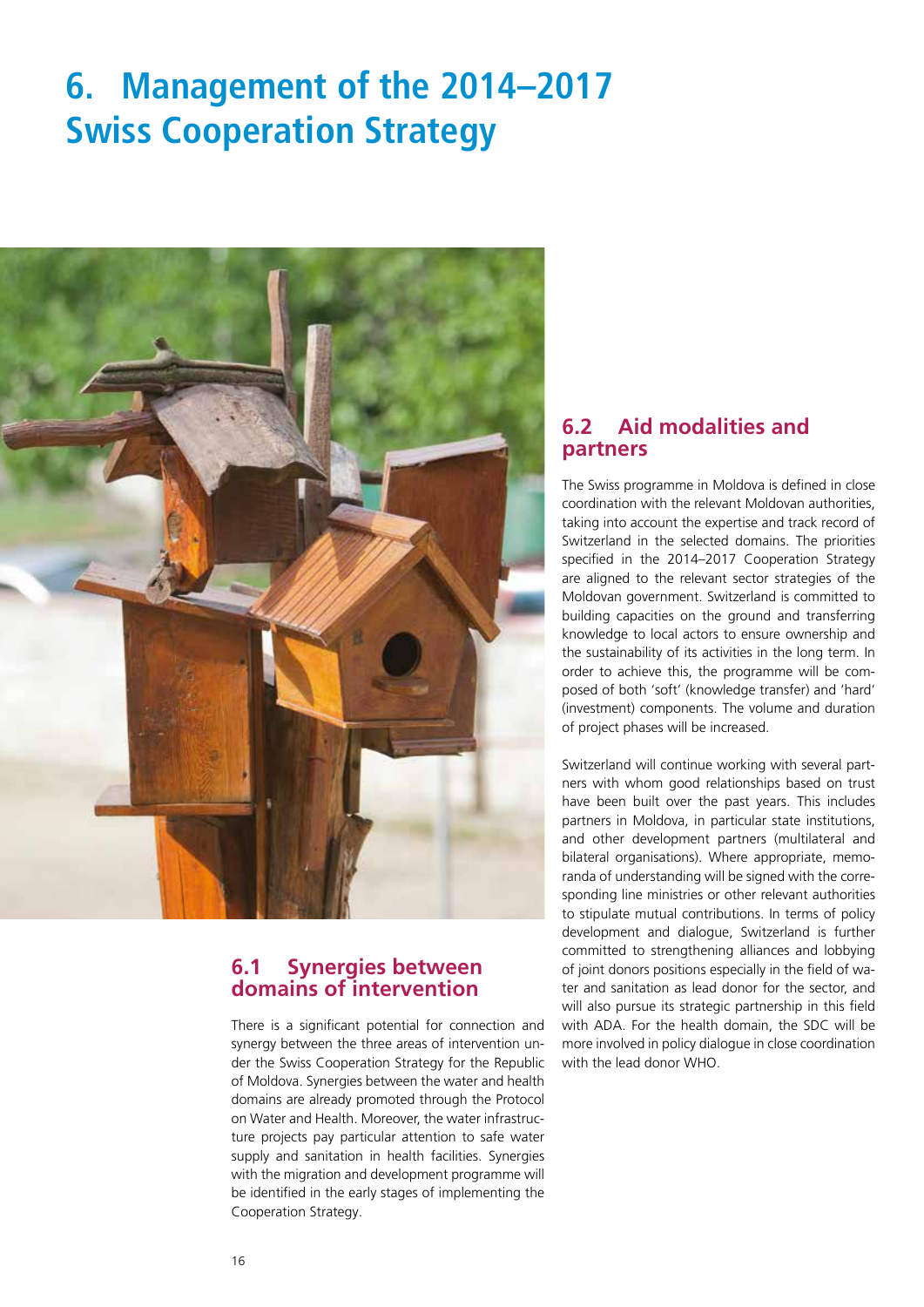#### **Budget 2014–2017**

### **6.3 Governance and gender as transversal themes**

Aimed primarily at supporting the transition process, SDC programmes are designed to secure an equitable distribution of benefits among diverse groups of society and the reduction of an unequal balance of power, notably between men and women. In the context of its thematic priorities, the SDC will adopt a strategic and focused approach to gender equality based on the baseline analysis provided by the SDC gender assessment of the water and health domains in Moldova, conducted in 2013.

Non-discrimination will be promoted in the water and health sectors to secure improved access to public services for all, including for the disadvantaged population groups. Transparency and accountability will sustain an effective process of institutional reform and the advancement in participatory management of public services.

### **6.4 Financial and human resources**

It is envisaged that the annual allocation for the Moldovan programme will be increased incrementally from CHF 10.5 million in 2014 to CHF 15.0 million in 2017. About 40–50% of the budget will be allocated for the health domain, 30–40% for the water and sanitation domain, while activities under the migration and development programme will receive 10–20%.

The Swiss programme will be managed by the SCO in Chisinau. In view of the planned increase of financial resources over the coming years, the staff will be reinforced with an additional expatriate position.



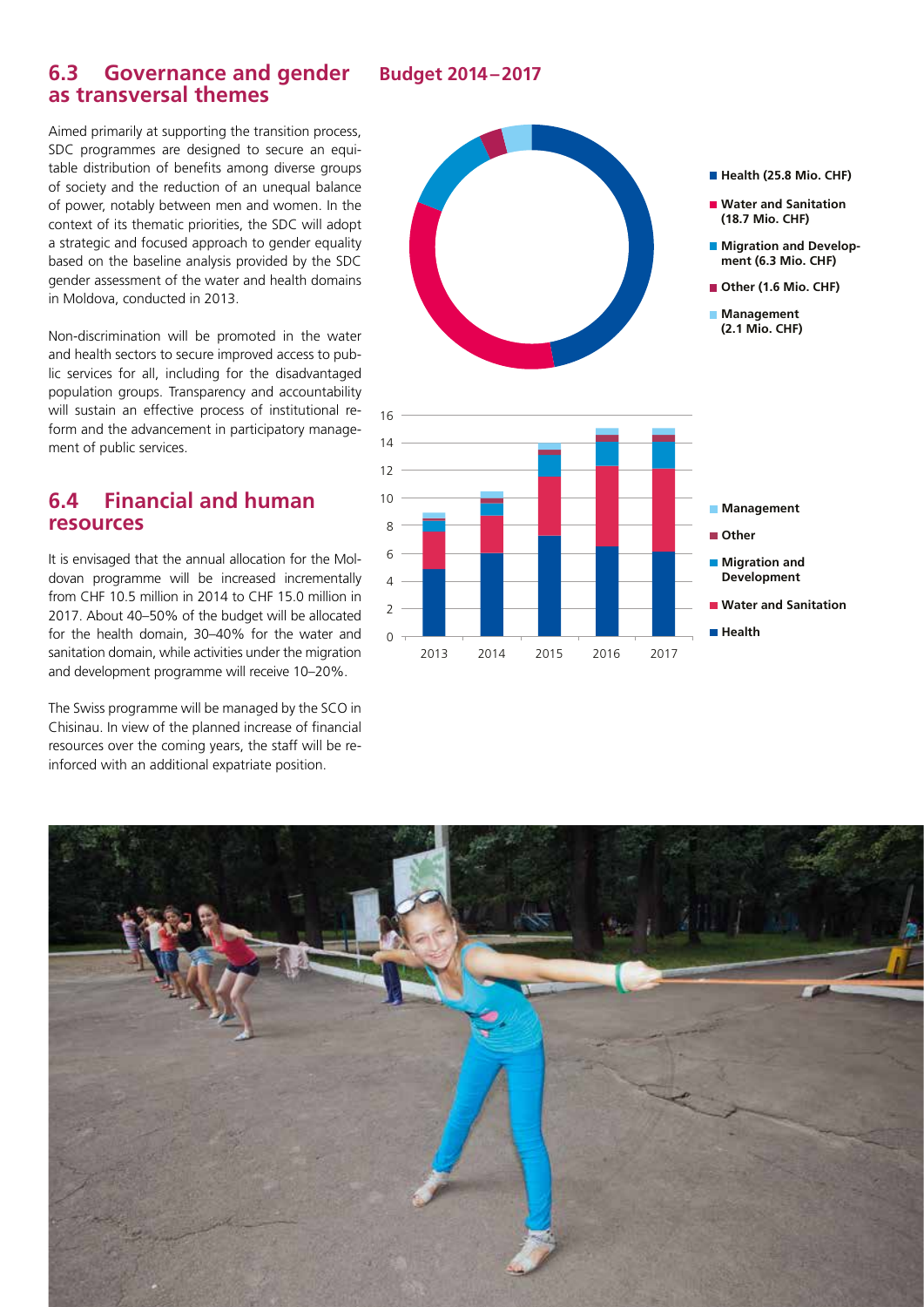### **7. Strategic Steering**



Continuous and systematic monitoring of how the Cooperation Strategy 2014–2017 is being implemented will strengthen the result-oriented management of Swiss interventions in Moldova and will provide key data for: (a) assessing and reporting on the progress towards achieving expected results (*accountability*); (b) keeping the effectiveness and relevance of the Swiss programme portfolio on track and making informed, evidence-based decisions regarding necessary adjustments (*steering*); (c) capitalising on and exchanging best practices within the SDC and with external partners (*learning*).

Monitoring will be conducted on three levels of observation using a number of tools:

**1. The overall country context** and the most important political, economic, social, health and environmental developments in Moldova are observed using the "Monitoring System for Development-Related Changes" (MERV) – a yearly document prepared by the SCO prior to the annual report.

**2. The Swiss portfolio results** are observed using the monitoring matrix, which consists of indicators on outcomes and outputs of Swiss activities in Moldova, as well as on transversal themes (gender and good governance). The data on the indicators included in the matrix are used for the SCO annual reports, end of phase project reports, etc. The matrix is developed together with the implementing partners who are the main source of information provided in their regular operational reports, as well as within the annual review meetings. The matrix also includes a number of national and international standard indicators on the country development outcomes directly related to Swiss activities. The main sources of information on these indicators are the MDG reports, the reports by the National Bureau of Statistics and relevant international organisations.

**3. Management of the portfolio** by the SCO is monitored using the internal control system (ICS) compliance report and the office management report (OMR) that are submitted every year. These instruments allow key aspects relating to business processes, finances, risk control and prevention, portfolio management, aid modalities, human resources development and knowledge management to be assessed.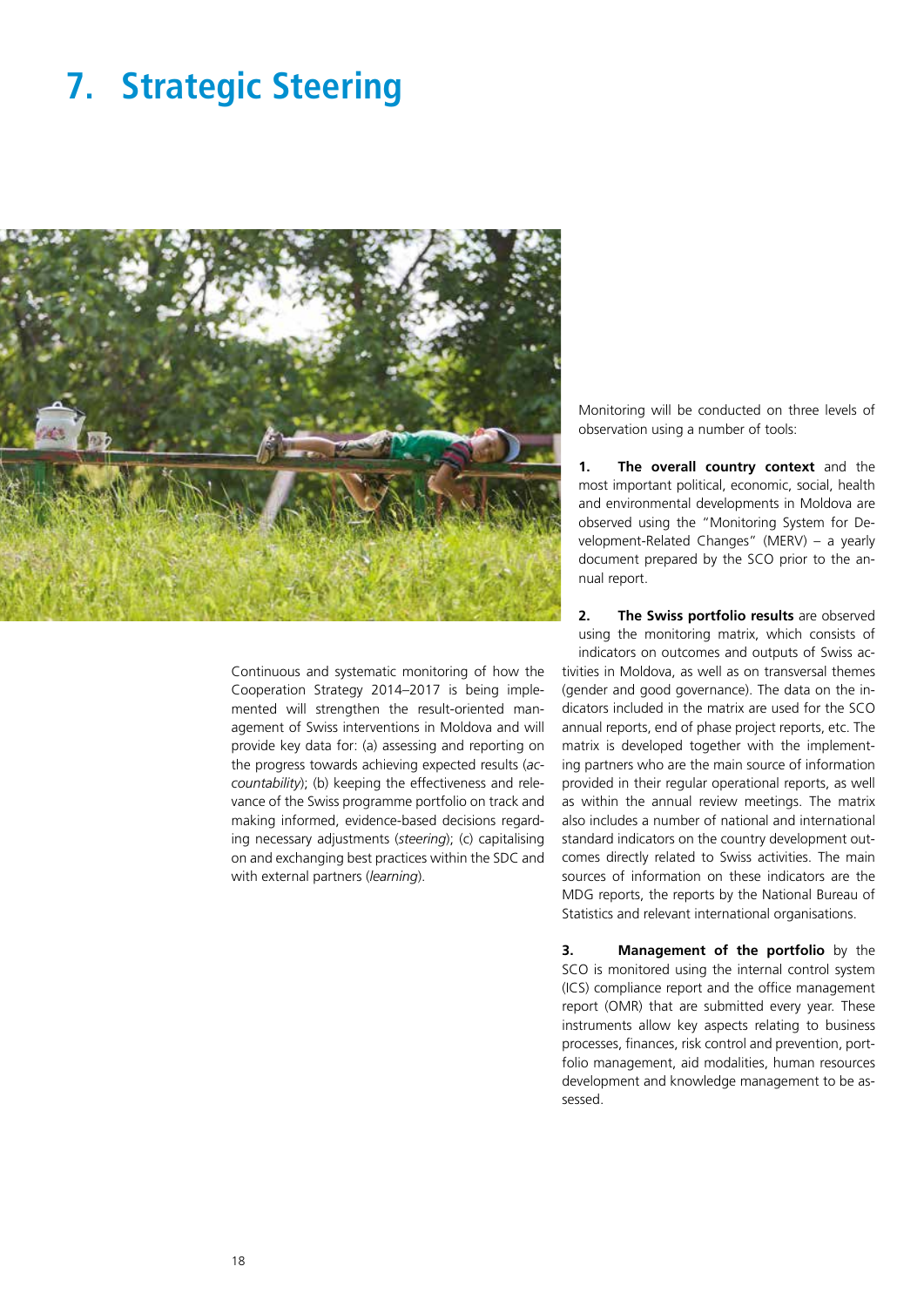# **Annex 1: Monitoring System**

#### **Monitoring system of the 2014–2017 Swiss Cooperation Strategy with the Republic of Moldova**

| <b>Dimension</b>   | <b>Monitoring area</b>                                                              | <b>Instrument</b>                                                        | <b>Periodicity</b>                                             |  |
|--------------------|-------------------------------------------------------------------------------------|--------------------------------------------------------------------------|----------------------------------------------------------------|--|
| Country<br>context | Overall country context relevant for<br>the Swiss CS                                | <b>MERV</b>                                                              | Annually: September-November                                   |  |
| Swiss portfolio    | • Swiss portfolio outcomes                                                          | Monitoring matrix                                                        | Annually: September-October                                    |  |
| results            | • Country development outcomes<br>Transversal themes: gender and good<br>governance | Annual programme (detailed work-<br>plan) and its mid-year review        | Annually:<br>developed January-February;<br>reviewed June-July |  |
|                    |                                                                                     | Annual review meeting with project<br>implementing partners (per domain) | Annually: September-October                                    |  |
|                    |                                                                                     | Annual report                                                            | Annually: October-November                                     |  |
| Management         | SCO efficiency and compliance                                                       | ICS compliance report                                                    | Annually: June                                                 |  |
|                    |                                                                                     | <b>OMR</b>                                                               | Annually: September                                            |  |
|                    |                                                                                     | External audit report                                                    | Annually: March-May                                            |  |

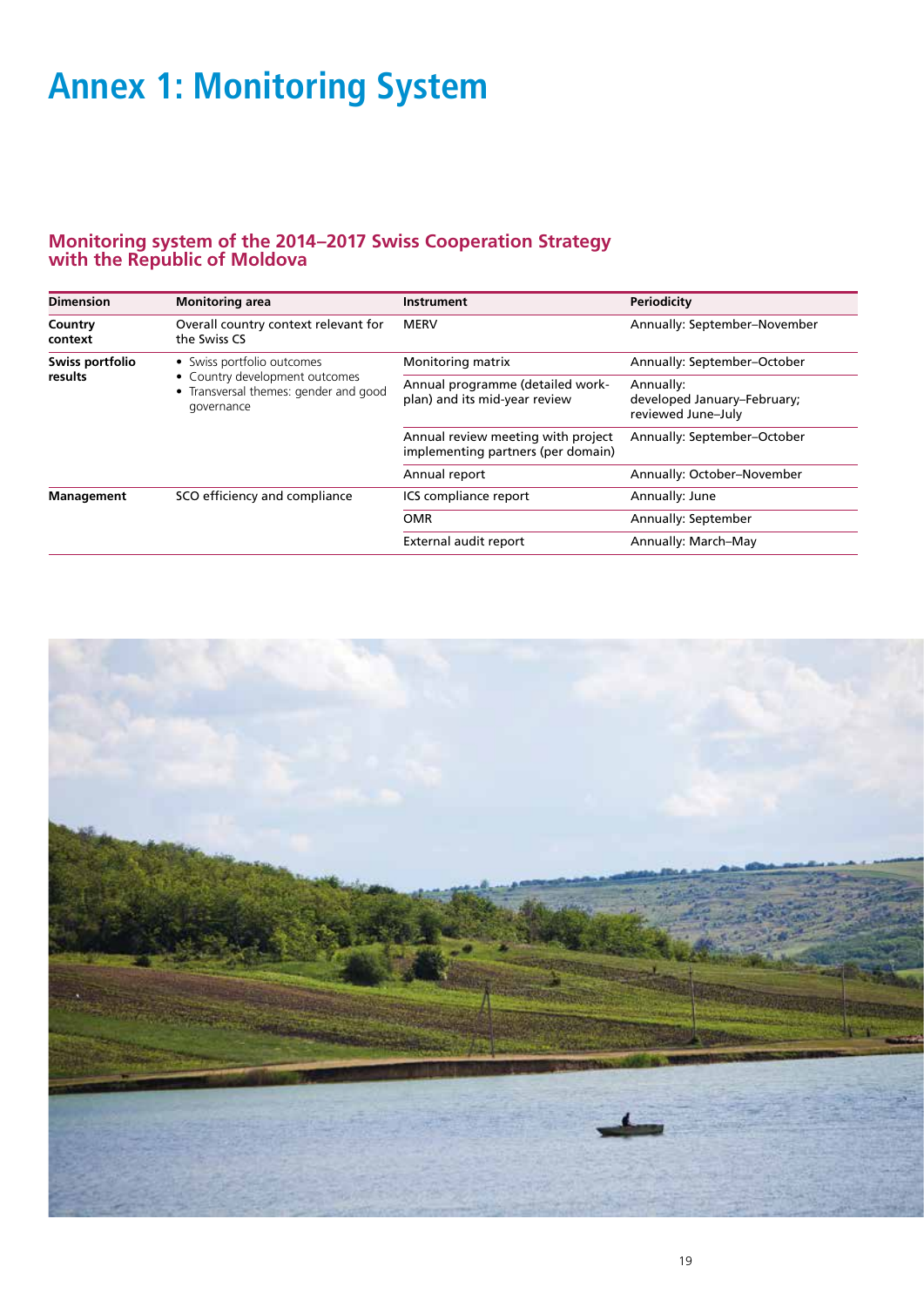# **Annex 2: Financial Planning**

#### **Planned disbursements during 2014–2017**

(in CHF million; incl. disbursements committed before 2014)

| <b>Financial Year:</b>              | 2014       | 2015       | 2016       | 2017       | <b>Total 2014-17</b> | in $%$ |
|-------------------------------------|------------|------------|------------|------------|----------------------|--------|
| Domain of Intervention 1:           |            |            |            |            |                      |        |
| Health                              | 6'000'000  | 7'260'000  | 6'500'000  | 6'060'000  | 25'820'000           | 47%    |
| Domain of Intervention 2:           |            |            |            |            |                      |        |
| <b>Water and Sanitation</b>         | 2'700'000  | 4'200'000  | 5'760'000  | 6'000'000  | 18'660'000           | 34%    |
| Domain of Intervention 3:           |            |            |            |            |                      |        |
| Migration and development Programme | 900'000    | 1'600'000  | 1'800'000  | 2'000'000  | 6'300'000            | 12%    |
| None-core programme                 |            |            |            |            |                      |        |
| Other Interventions:                |            |            |            |            |                      |        |
| Other                               | 400'000    | 400'000    | 400'000    | 400'000    | 1'600'000            | 3%     |
| Management:                         |            |            |            |            |                      |        |
| Management                          | 500'000    | 540'000    | 540'000    | 540'000    | 2'120'000            | 4%     |
| <b>Total SDC Budget Allocation</b>  | 10′500′000 | 14'000'000 | 15'000'000 | 15'000'000 | 54'500'000           | 100%   |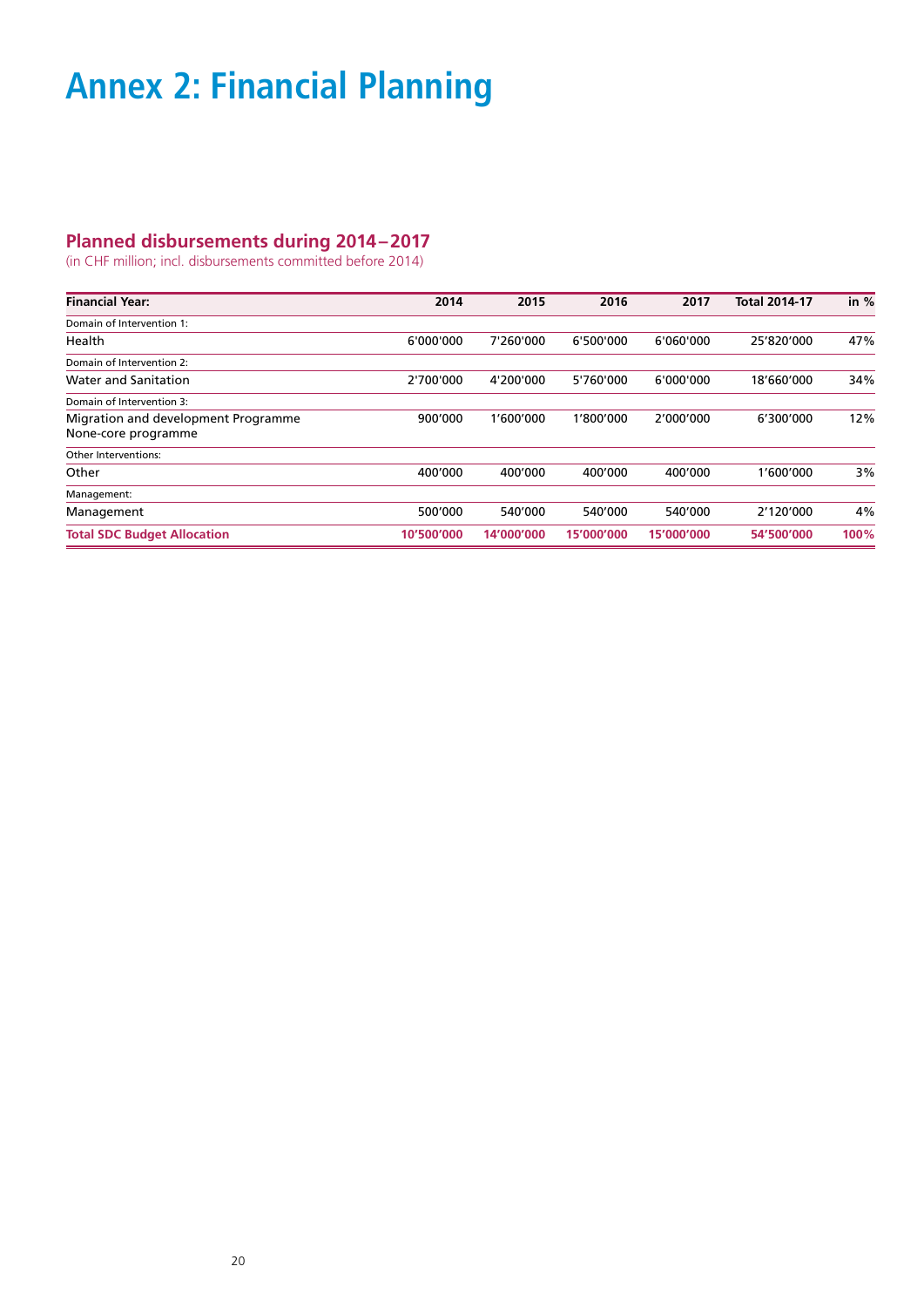# **Annex 3: Map of Moldova**

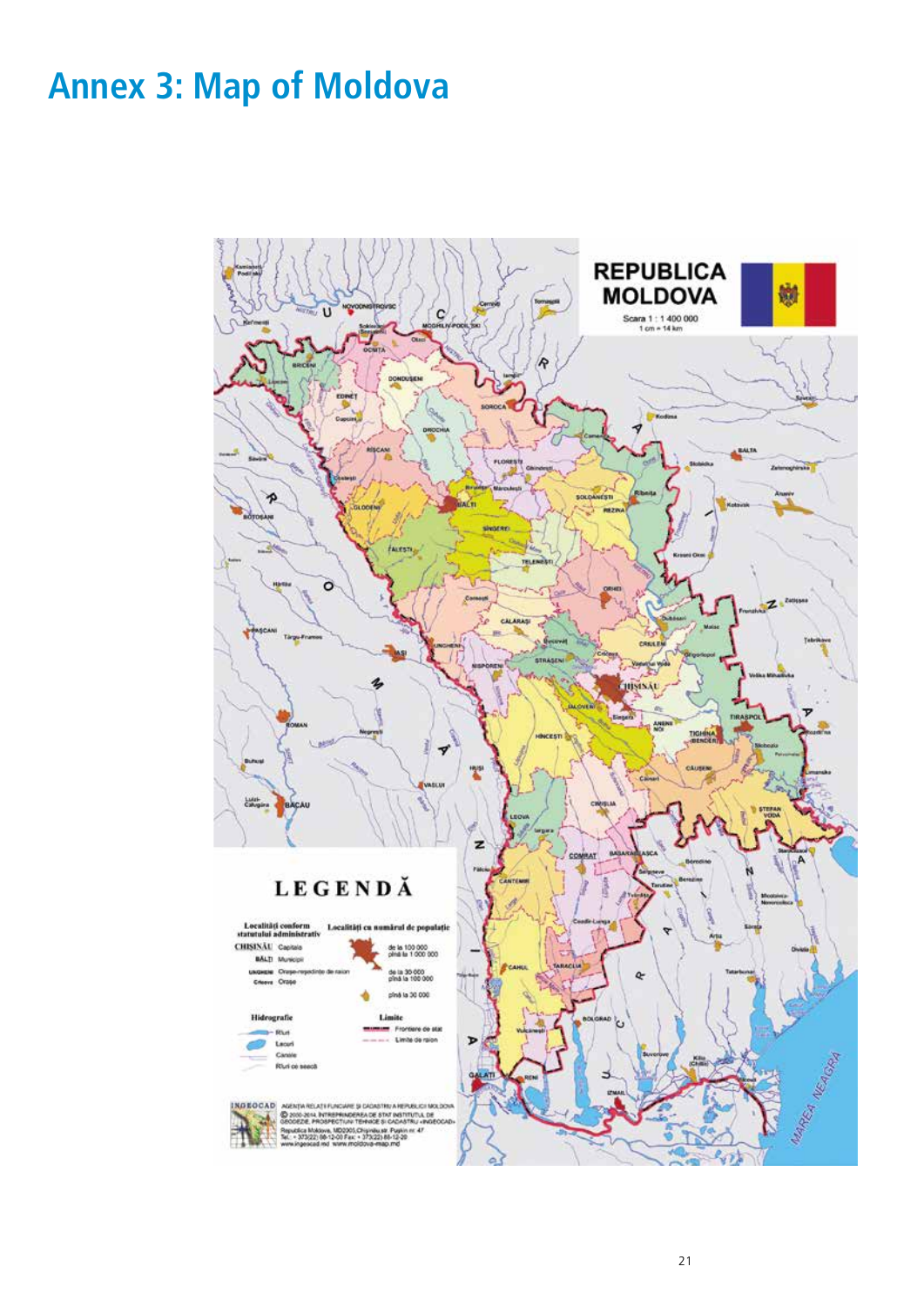# **Annex 4: Synopsis of Results Framework**

#### **Overall Goal**

Switzerland supports the Republic of Moldova in its transition process by ensuring equitable access to good quality public services and improved institutional capacities with a special focus on the health and water sectors.

| <b>Switzerland's Domain/Programme Objectives</b>                                                                                                                                                                                                                                                                                                                                                                                                                                             |                                                                                                                                                                                                                                                                                                                                                                                                                 |                                                                                                                                                                                      |  |
|----------------------------------------------------------------------------------------------------------------------------------------------------------------------------------------------------------------------------------------------------------------------------------------------------------------------------------------------------------------------------------------------------------------------------------------------------------------------------------------------|-----------------------------------------------------------------------------------------------------------------------------------------------------------------------------------------------------------------------------------------------------------------------------------------------------------------------------------------------------------------------------------------------------------------|--------------------------------------------------------------------------------------------------------------------------------------------------------------------------------------|--|
| Health                                                                                                                                                                                                                                                                                                                                                                                                                                                                                       | <b>Water and Sanitation</b>                                                                                                                                                                                                                                                                                                                                                                                     | <b>Migration and Development</b>                                                                                                                                                     |  |
| The rural population and vulnerable groups<br>have better access to improved essential<br>health services, in particular, family medi-<br>cine, mental health, paediatric emergency<br>services and youth friendly services.<br>The population plays an active role in health<br>promotion and prevention in the areas of<br>adolescent health, mental health, NCDs and<br>injuries and is empowered to demand better<br>health services in dialogue with local and<br>national authorities. | The Moldovan population has improved ac-<br>cess to safe drinking water and proper sani-<br>tation services through sustainable, afford-<br>able and replicable decentralised models, in<br>rural areas and small towns.<br>Key sector stakeholders (national and local,<br>public and private) plan, build and operate<br>water and sanitation services in a sustain-<br>able, efficient and equitable manner. | Innovative interventions aimed at enhancing<br>positive effects of migration and diminishing<br>its negative impact are identified / devel-<br>oped and show first tangible results. |  |
| The steering and governance of the health<br>system is strengthened with better evidence-<br>based policy analysis and management.                                                                                                                                                                                                                                                                                                                                                           |                                                                                                                                                                                                                                                                                                                                                                                                                 |                                                                                                                                                                                      |  |
| <b>Total Domain Budget</b>                                                                                                                                                                                                                                                                                                                                                                                                                                                                   |                                                                                                                                                                                                                                                                                                                                                                                                                 | <b>Programme Budget</b>                                                                                                                                                              |  |
| <b>CHF 26 million</b>                                                                                                                                                                                                                                                                                                                                                                                                                                                                        | <b>CHF 19 million</b>                                                                                                                                                                                                                                                                                                                                                                                           | <b>CHF 6 million</b>                                                                                                                                                                 |  |

#### **Transversal Themes and Approaches**

Gender, Good Governance

#### **Country Priorities (key policy documents)**

**Health**:

2008–2017 Healthcare System Development Strategy; 2007–2021 National Health Policy

#### **Water and Sanitation**:

Revised 2012-2027 National Water Supply and Sanitation Strategy

#### **Migration and Development**:

National Development Strategy "Moldova 2020"; 2011–2020 Strategy on Migration and Asylum Management